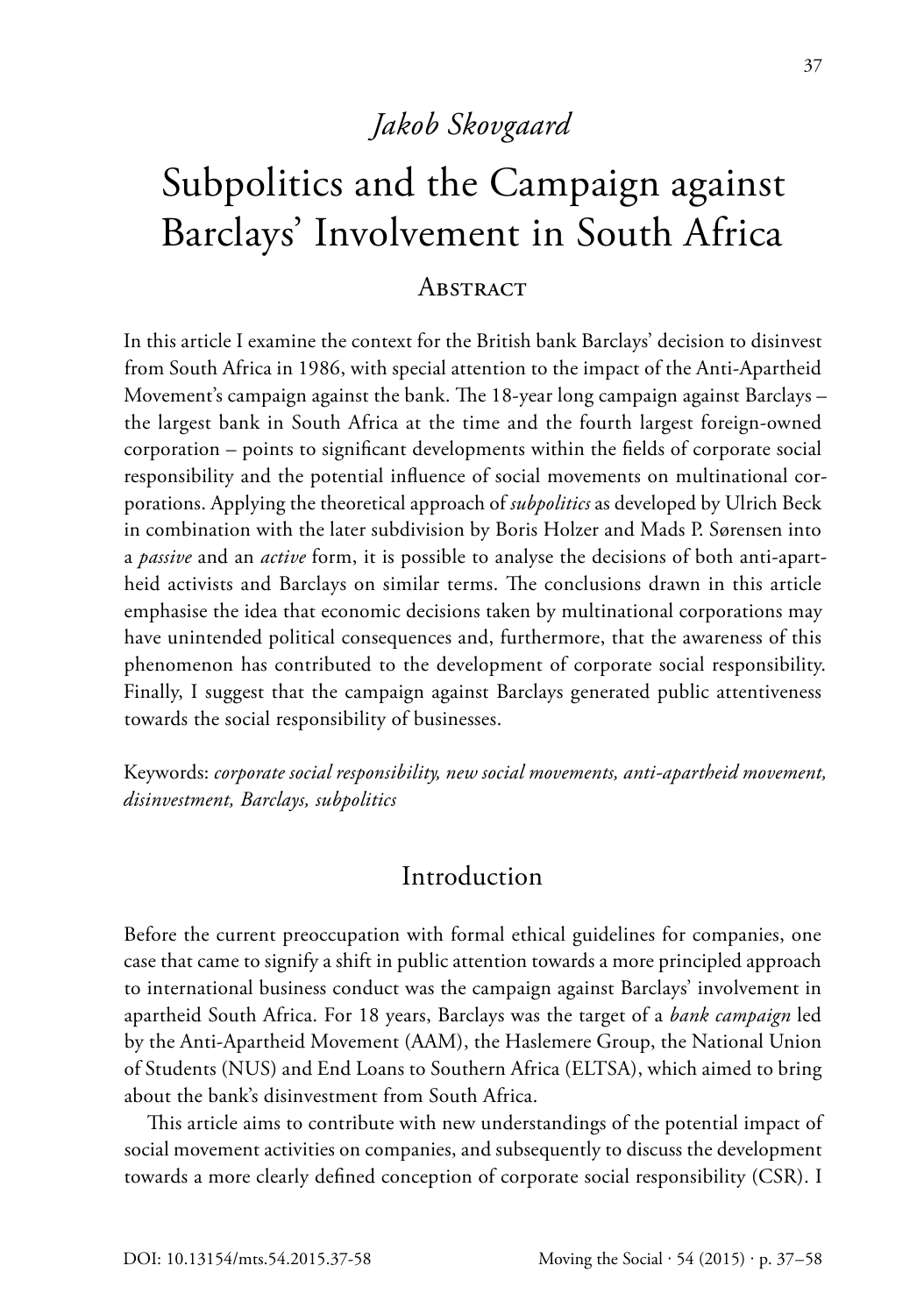want to propose a sociological approach to the case of the campaign against Barclays: I believe that the German sociologist Ulrich Beck's concept of *subpolitics* provides a suitable framework for an analysis of this campaign.

I will begin by defining *subpolitics* within the context of anti-apartheid activism; then, I will provide some background information on the sanctions debate and the role of foreign investment in South Africa, positioning Barclays within this debate. I will then briefly outline Barclays' history in South Africa, its justifications for doing business in the country, and its explanations for choosing to disinvest. Turning to the Anti-Apartheid Movement, I will address the nature of its activities, focusing on the movement's campaign against Barclays. Finally, I will discuss the impact of the campaign against the bank and the implications of this case for the development of corporate social responsibility.

I want to specify my use of two of the main terms in this paper; I will be using the term corporate social responsibility as defined by the European Commission, for whom it refers to "companies taking responsibility for their impact on society."1 When I discuss Barclays' disinvestment from South Africa, it denotes the "outright sale of foreign owned business."2

The Anti-Apartheid Movement's *bank campaign* has not received much attention in academic literature; however, a small number of publications seek to trace out Barclays' involvement in South Africa and the campaign against the bank. One of the most thorough analyses of this campaign is conducted by Craig Smith (1990), situating the campaign within a business-oriented context. Similar approaches are taken by Vishnu Padayachee (1988), Nerys John (2000), and Judith F. Posnikoff (2007). William Kaempfer, James A. Lehman, Anton D. Lowenberg and Bernard Feigenbaum also contribute to this topic with interesting background information on disinvestment from South Africa and banks in particular.

Neta C. Crawford and Audie Klotz (1999) provide detailed information on the role of foreign-owned businesses in apartheid South Africa. David Hauck (1986) largely discusses the same area yet he includes, to a larger extent, the emerging field of corporate social responsibility. Situating himself within the social movement literature and with a thorough history of the Anti-Apartheid Movement, Roger Fieldhouse (2005) also touches upon the campaign against Barclays. Adding a more sociological perspective, Håkan Thörn (2006) is one of the few to couple *reflexive modernity* and anti-apartheid

<sup>1</sup> The official website for the European Commission: http://ec.europa.eu/growth/industry/ corporate-social-responsibility/ (accessed 11 November 2015).

<sup>2</sup> Paul Lansing/Sarosh Kuruvilla: Business Disinvestment in South Africa: In Who's Best Interest?, in: Journal of Business Ethics 7:8 (1988), pp. 561–574, p. 564.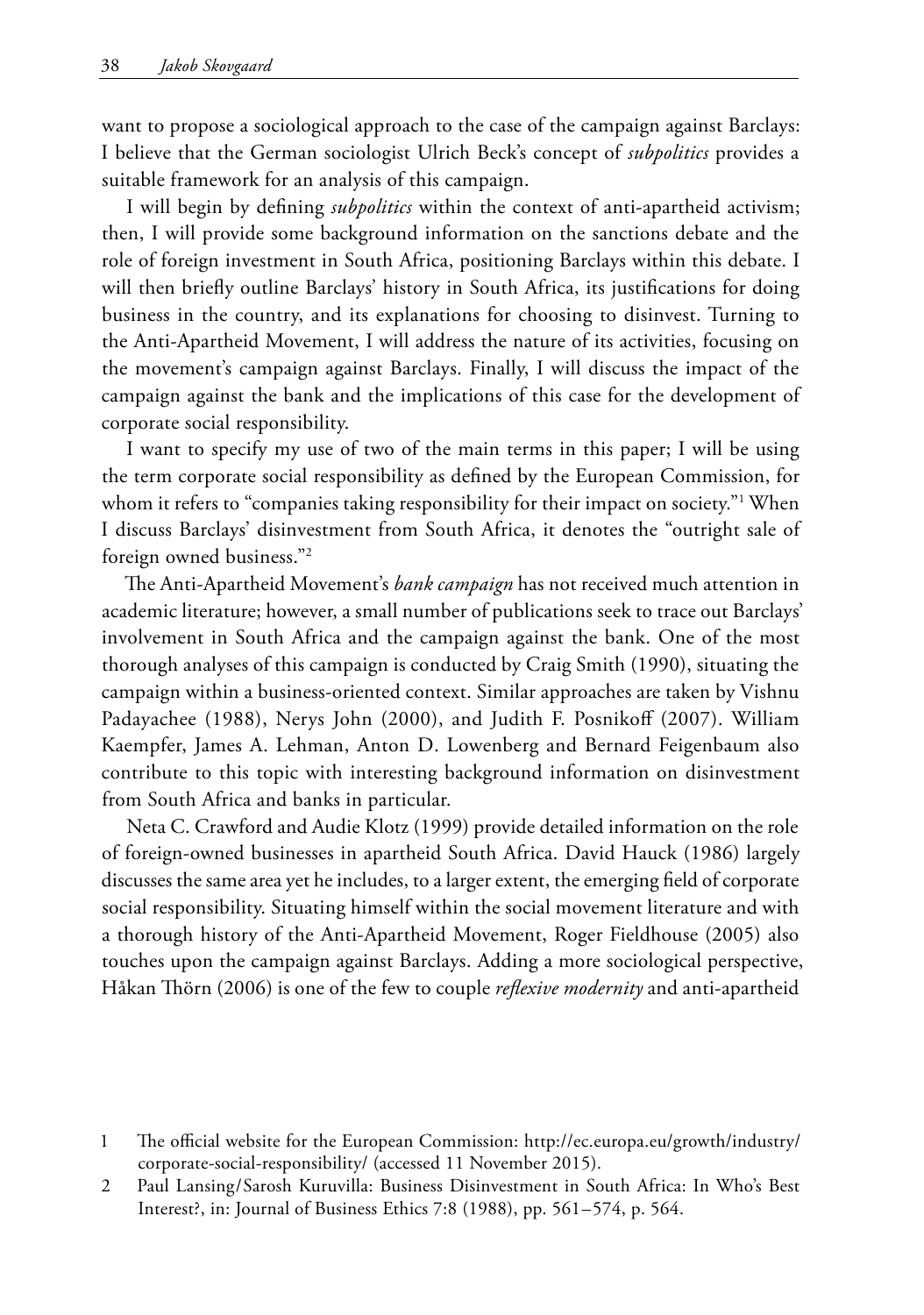activism. Significant in this respect is also Dietlind Stolle and Michele Micheletti (2013) who include the Anti-Apartheid Movement as a noteworthy example of the practice of political consumerism.

This article seeks to build on the sociological perspective used by Håkan Thörn and a few others in order to contribute to the research field that applies a culturally and sociologically founded approach to subjects of economy and politics.

## Subpolitics

One approach that might serve to further an understanding of the motives and, more specifically, the social dynamics behind the campaign against Barclays is provided by the German sociologist Ulrich Beck. His concept of *subpolitics* is developed within the framework of the wider notions of *risk society*, which again is related to globalising developments and *reflexive modernisation*.

Modern industrial society, in some respects characterised by a dependence on technical progress and a preoccupation with individual material acquisition, reaches a point where its "attitude towards problem-solving and its institutionalised answers seem progressively less suited to meet the challenges at hand"3 . This is partly due to an increased accessibility to information and to the escalation of wider processes of globalisation, defined by Anthony Giddens as the "intensification of worldwide social relations which link distant localities in such a way that local happenings are shaped by events occurring many miles away and vice versa".<sup>4</sup>

As a consequence of these developments, an increasing number of unintended side-effects of the modern industrial society are disclosed. In this process, Ulrich Beck argues, societies are entering into a second phase of modernity, also referred to as *risk society*. 5 The transition from the first to second modernity is *reflexive modernisation*, and it entails a "self-confrontation with the effects of risk society that cannot be dealt with and assimilated in the system of industrial society – as measured by the latter's institutionalised standards."6 The term *reflexive* does not mean that people

<sup>3</sup> Ulrich Beck/Wolfgang Bonss/Christoph Lau: The Theory of Reflexive Modernization: Problematic, Hypotheses and Research Programme, in: Theory, Culture & Society 20:2 (2003), pp. 1–33, p. 8.

<sup>4</sup> Anthony Giddens: The Consequences of Modernity, Stanford 1990, p. 64.

<sup>5</sup> Boris Holzer/Mads P. Sørensen: Politik i det refleksive moderne: fra livspolitik til subpolitik, in: Slagmark 34 (2002), pp. 61–78, p. 62.

<sup>6</sup> Ulrich Beck/Anthony Giddens/Scott Lash: Reflexive Modernization: Politics, Tradition and Aesthetics in the Modern Social Order, Stanford 1994, p. 6.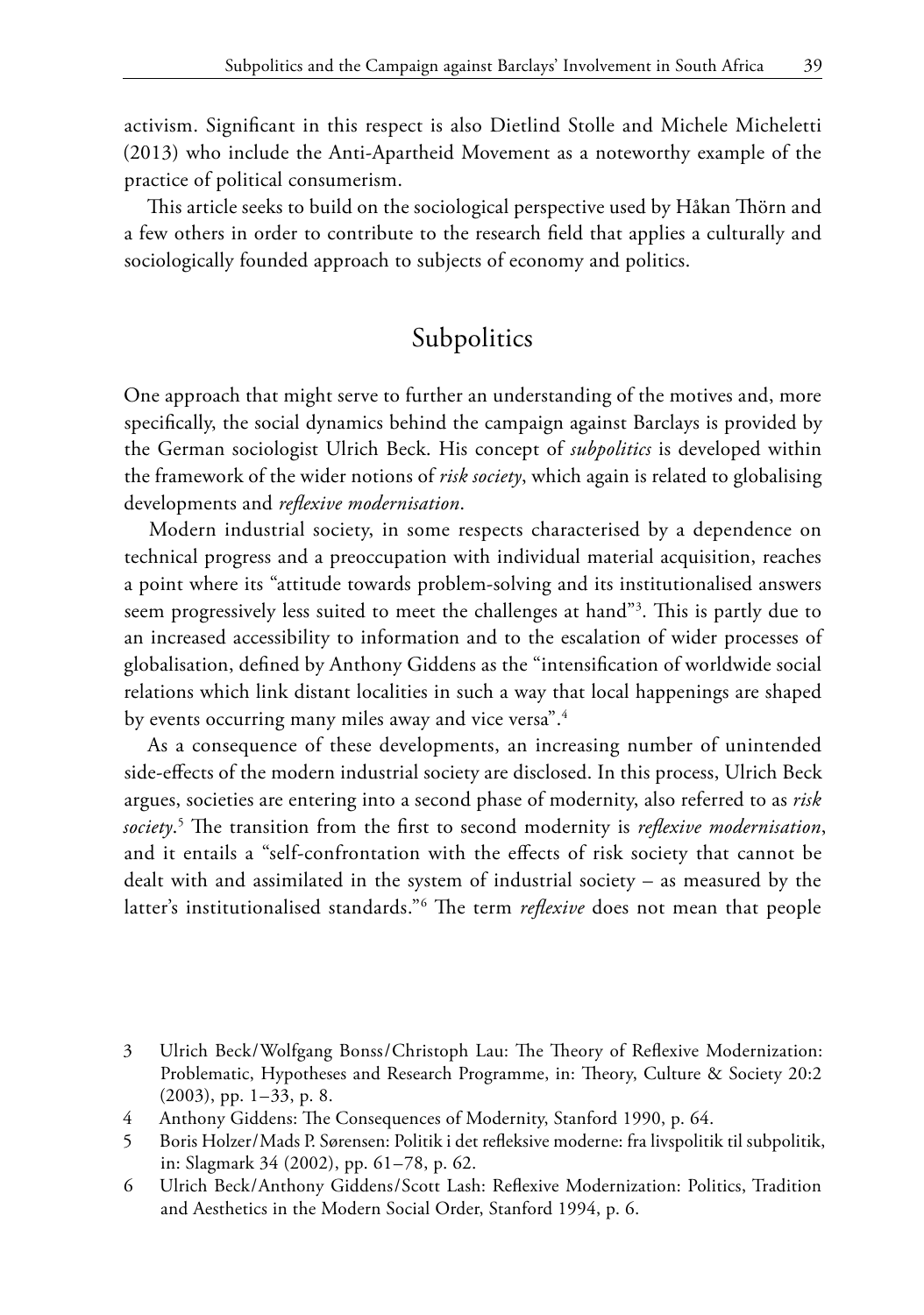reflect more on the consequences of their actions than before; instead, it points to a heightened awareness of the idea that it is impossible to attain complete insight into the unintended consequences of, for instance, everyday choices such as what to buy.<sup>7</sup>

In extension of this, the concept of *risk society* designates a stage of modernity in which "the threats produced so far on the path of industrial society begin to predominate."8 Major threats include nuclear, terrorist and ecological dangers, the latter in the form of climate change caused by industrial development. Ulrich Beck emphasises that risk society tends to be a "self-critical society" and he demonstrates this by explaining how politicians are met by protests from civil society organisations and how corporations are boycotted on moral and political grounds.<sup>9</sup>

In fact, this is where the concept of *subpolitics* becomes pertinent: confronted with the unintended side-effects of modern industrial society, an increasing number of individuals and civil society organisations, often in the form of new social movements, address political issues from outside the institutionalised political system.<sup>10</sup> Broadly defined,

the concept of subpolitics refers to small-scale, often individual decisions that either have a direct political frame of reference or achieve political significance by way of their aggregation. Narrowly defined, subpolitics thus bears connotations of being placed *beneath* the nation-state.<sup>11</sup>

Subpolitics is most often associated with civil society organisations, as well as individuals, whose targets "include power centers other than the State."12 Boris Holzer and Mads P. Sørensen introduce a distinction between two forms of subpolitics: a passive and an active form.<sup>13</sup> The actors who perform passive subpolitics are usually not interested in doing politics; rather, politics becomes a side-effect of their primary activities. An example of passive subpolitics is a decision made by a multinational corporation that aims to increase its profits: when Barclays issued loans to the South African

- 7 Ulrich Beck/Wolfgang Bonss/Christoph Lau: The Theory of Reflexive Modernization: Problematic, Hypotheses and Research Programme, p. 3.
- 8 Ulrich Beck/Anthony Giddens/Scott Lash: Reflexive Modernization: Politics, Tradition and Aesthetics in the Modern Social Order, p. 6.

- 10 Boris Holzer/Mads P. Sørensen: Politik i det refleksive moderne: fra livspolitik til subpolitik, p. 79.
- 11 Ibid., p. 80.
- 12 Graham Knight/Josh Greenberg: Promotionalism and Subpolitics: Nike and Its Labor Critics, in: Management Communication Quarterly 15:4 (2002), pp. 541–570, p. 554.
- 13 Boris Holzer/Mads P. Sorensen: Politik i det refleksive moderne: fra livspolitik til subpolitik, p. 63.

<sup>9</sup> Ibid., p. 11.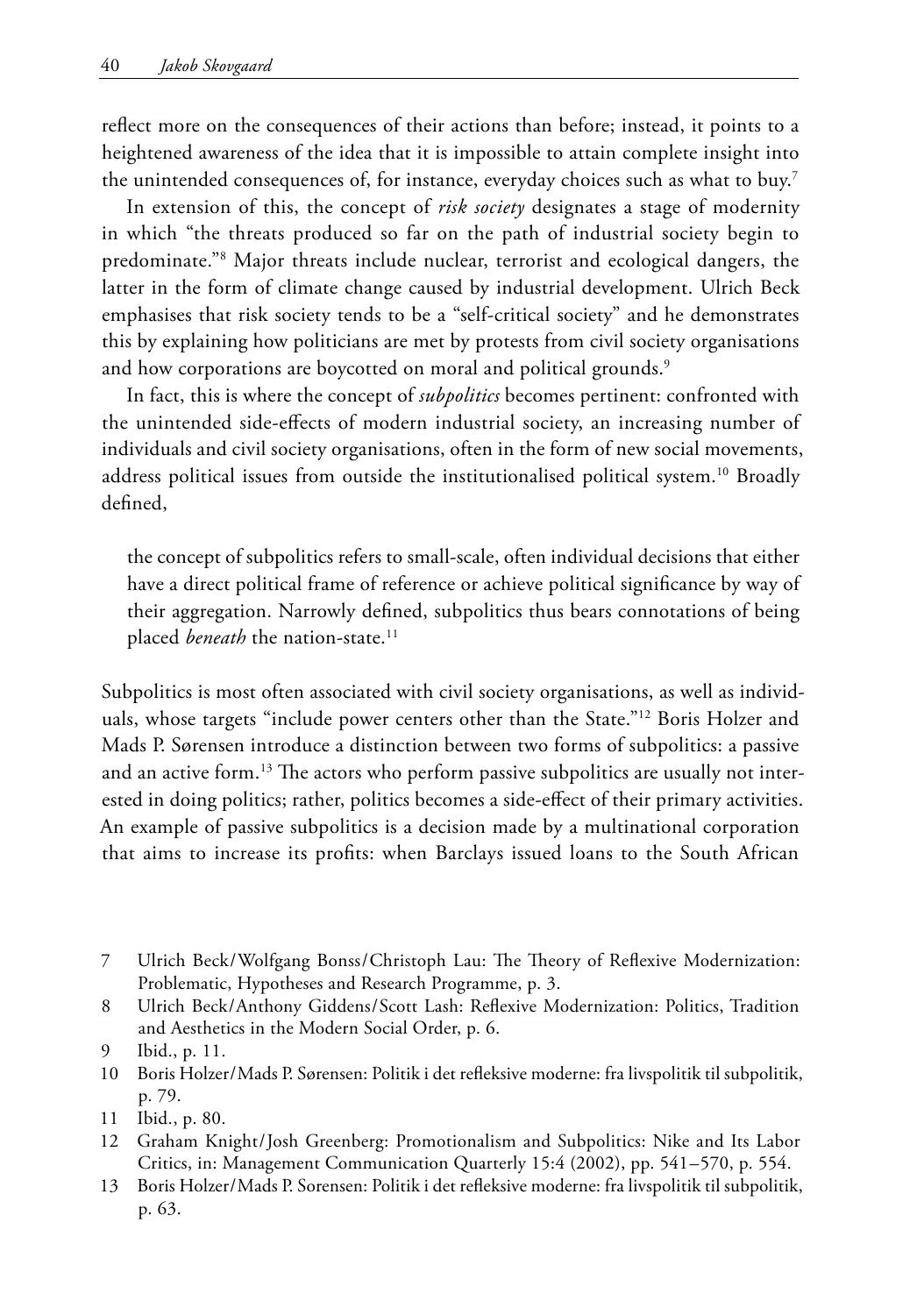government, the government in turn spent some of the loan on military expenses that served to uphold the apartheid system. In this way, Barclays' strictly economic decision facilitated actions that are widely perceived as political. As Ulrich Beck points out:

the neutral indicators of wage and profit continue to decide on investments and the success of products and the organisation, but the substantive 'how' becomes political, controversial […]. Trust becomes central; a trust capital that can be wasted by continuing to act out the old industrial scenario.<sup>14</sup>

Due to the idea of *reflexive modernisation* that unintended side-effects occur and that they can sometimes be exposed, the distinction between the economic and the political is increasingly blurred. This development coincides and correlates with the increasing demand for corporate social responsibility, which I will return to later.

Active subpolitics, as distinct from the passive form, tends to be performed by civil society organisations in their effort to influence social and political conditions. Again, Ulrich Beck ties this effort to his ideas on a second modernity when he uses as an example the coalition of protestors and activists that compelled Shell to change its plans with the Brent Spar platform in 1995; in cases such as these, he notes, the "politics of the first, industrial modernity made way for the new politics of the second, reflexive modernity."15 This notion can similarly be applied to Barclays' decision to disinvest from South Africa; as I discuss in this paper, however, Barclays did not make its decision solely on the basis of pressure from the Anti-Apartheid Movement.

To clarify, passive subpolitics provides a suitable framework for contextualising Barclays' decisions and their ramifications, while active subpolitics may serve to elucidate motivations and driving factors for participating in anti-apartheid protest.

To further contextualise the notions of reflexive and second modernity, I would argue that these highlight substantial developments which started to gain ground simultaneously with the course of the Anti-Apartheid Movement's campaigns against, most notably, Outspan Oranges, Barclays Bank, and Shell (collectively spanning from 1959–1994). Examining the methods of activism and communication used by the Anti-Apartheid Movement in these campaigns, then, may disclose not only advances in the action repertoires of civil society organisations but to some extent also significant aspects of the increasing preoccupation with ethics and the subsequent legitimation through the wide-spread acceptance of corporate social responsibility.

15 Ibid., p. 62.

<sup>14</sup> Ulrich Beck: Subpolitics: Ecology and the Disintegration of Institutional Power, in: Organization & Environment 10:1 (1997), pp. 52–65, p. 59.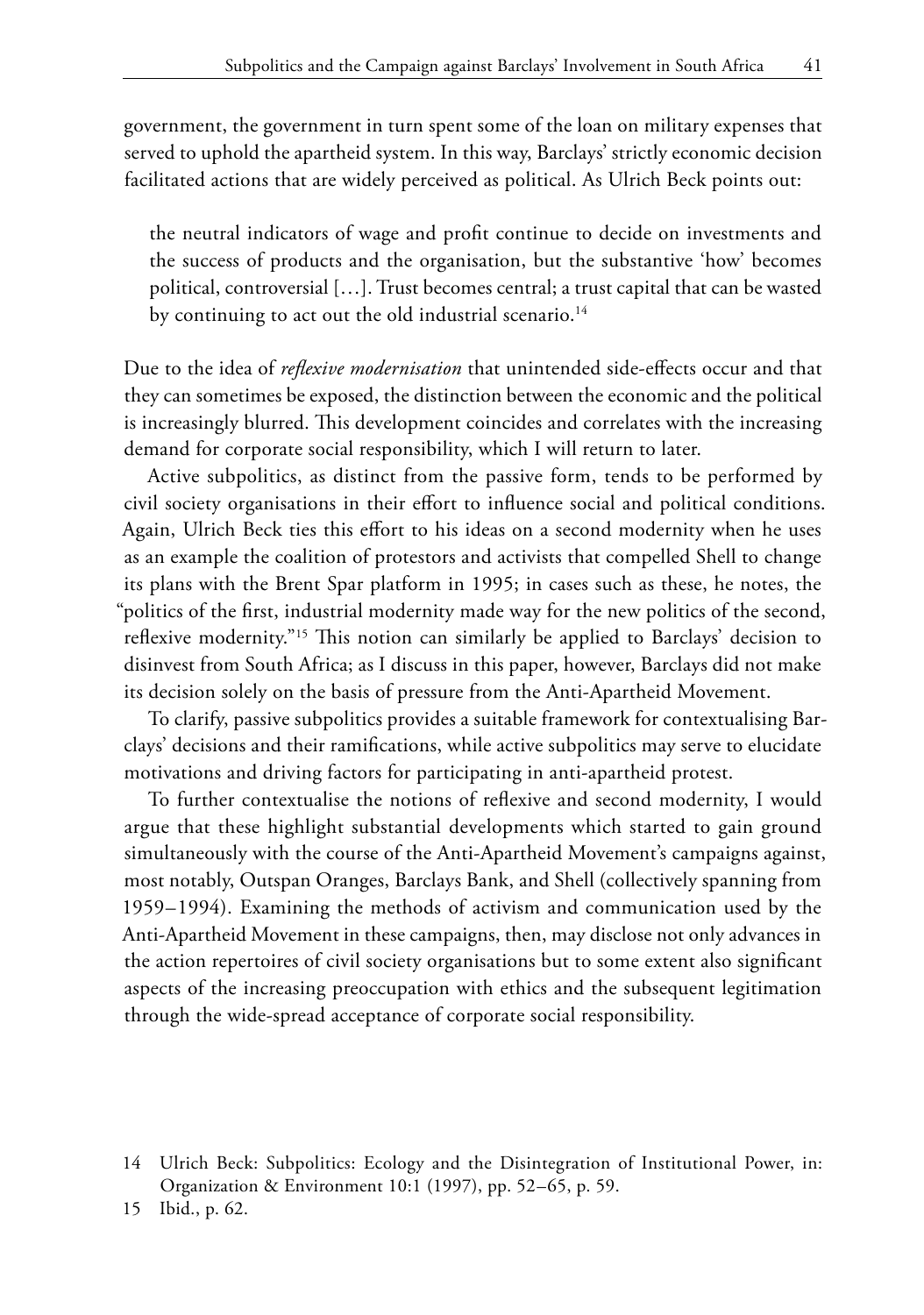## Sanctions and Foreign Investment

Conveying contemporary public perceptions, the sanctions debate may be seen as part of the context within which Barclays chose to leave South Africa. For the purpose of this paper, sanctions are defined as "the denial of customary interactions (strategic, economic, or social); they are intended to promote social, political, or economic change in a target state."16 It is furthermore possible to distinguish between statebased (governments, the United Nations, et cetera) and non-state-based sanctions (civil society organisations, individuals, corporations, et cetera).17

In South Africa, extensive segregationist policies began to be properly institutionalised when the National Party came to power in 1948. The term *apartheid* was coined when the new government presented its policies in the form of a comprehensive doctrine that excluded the non-white population from many of the basic democratic rights.18

From the early days of the institutionalised apartheid system, there were a number of foreign and international initiatives that aimed at weakening the South African government. At the request of a large number of states, from 1962 onward the United Nations General Assembly called for mandatory economic sanctions as essential to dismantling the apartheid system. Any country that persisted in having strong economic ties to South Africa received international censure, in addition to any multinational corporations and investors that did business in the country.19

The proposal for comprehensive sanctions was not adopted as official United Nations policy, however, since a small number of states vetoed it. Among a few others, these included the United Kingdom and the United States who were major trading partners of South Africa and who thus had more at stake financially than others. These states argued that "the isolation of South Africa, and its exclusion from the United Nations and other international bodies, would be counter-productive."20 Besides economic factors, however, there were also political concerns with regards to the isolation of South Africa: Cold War politics meant that some countries were not prepared to risk a redirection of South African sympathies towards the Soviet Union and, consequently, a substantial number of foreign corporations continued to invest in South Africa.

<sup>16</sup> Neta C. Crawford/Audie Klotz (eds.): How Sanctions Work: Lessons from South Africa, Basingstoke et al. 1999, p. 5.

<sup>17</sup> Ibid., p. 5.

<sup>18</sup> International Defence and Aid Fund: Apartheid: The Facts, London 1983, p. 7.

<sup>19</sup> United Nations: The United Nations and Apartheid: 1948–1994, New York 1994, p. 56.

<sup>20</sup> Ibid., p. 56.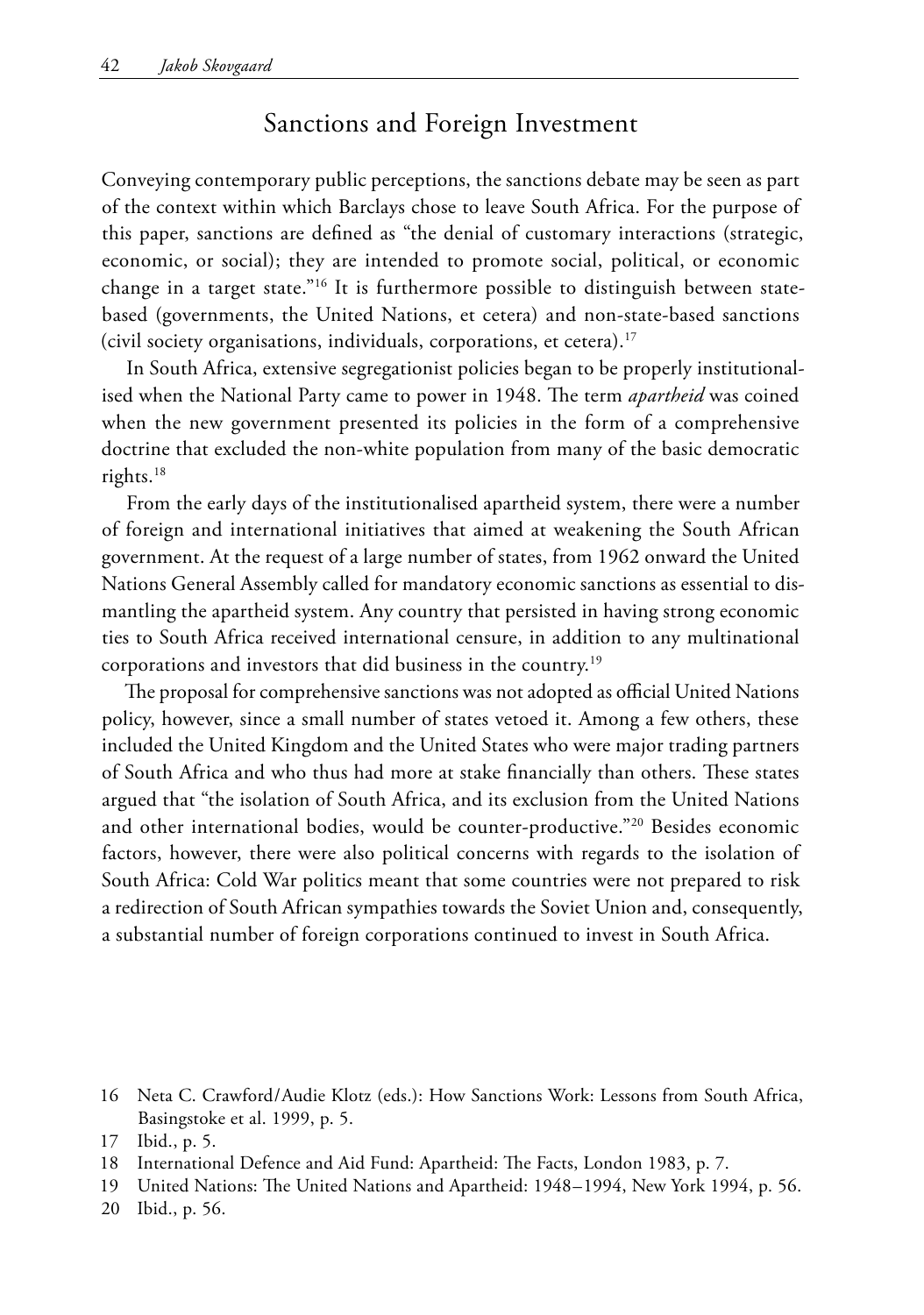The African National Congress (ANC), which was generally credited as the most representative organisation of black South African interest, called on the United Nations to implement mandatory sanctions on South Africa. In a public letter on 21 April 1986, the Chief Representative of the African National Congress, Solly Smith, explained this appeal for sanctions:

We never for a moment believed that sanctions will bring the racist regime to its knees. What we are saying is that it will make our struggle lighter: there will be less bloodshed in South Africa; fewer lives will be lost and indeed sanctions will shorten the lifespan of apartheid. We call on you to […] boycott them all, including Barclays.21

Despite the fact that international perceptions perhaps mostly dwell on symbols of *petty apartheid* (signs that signal separate bathrooms et cetera), the main actors involved in the resistance against the policies of the South African government were aware of the centrality of economic factors; an article by Cosmas Desmond in the *Rand Daily Mail* on 10 April 1985, emphasises that "the South African government does not implement apartheid for purely ideological reasons, regardless of the economic consequences; it implements apartheid precisely because of these consequences, which are in the material interests of whites, including foreign investors."22

Narrowing in on the banking sector, Chris Stals, South Africa's Director-General at the Department of Finance from 1985–1989, asserted that "if the world banking community should effectively exclude South Africa from international trade and payment systems, it would be a much more effective sanctions measure than the trade sanctions applied by governments. It would put us on a barter trade system overnight."<sup>23</sup>

Barclays' approach, however, along with a number of other companies, was that of so-called *constructive engagement*, the central assertion of which is that foreign investment can be used as an instrument of peaceful change on the basis of the idea that reform inevitably follows in the wake of economic development.<sup>24</sup> Proponents of this perspective also professed concern about the potential social unrest following

- 21 Letter from the Chief Representative of the ANC, Solly Smith on 21 April 1986, in: Bodleian Library of Commonwealth and African Studies at Rhodes House: Bod.MSS. AAM 1614.
- 22 Cosmas Desmond: Sanctions and South Africa, in: Rand Daily Mail, 10 April 1985.
- 23 Document from the Anti-Apartheid Movement and End Loans to Southern Africa entitled *Apartheid is Bankrupt – No Debt Rescheduling!*, in: Bodleian Library of Commonwealth and African Studies at Rhodes House: Bod.MSS.AAM 1625.
- 24 Report by the Banking Insurance & Finance Union from February 1983 entitled *Relations with South Africa – "Time to Choose"?*, in: Bodleian Library of Commonwealth and African Studies at Rhodes House: Bod.MSS.AAM 1626.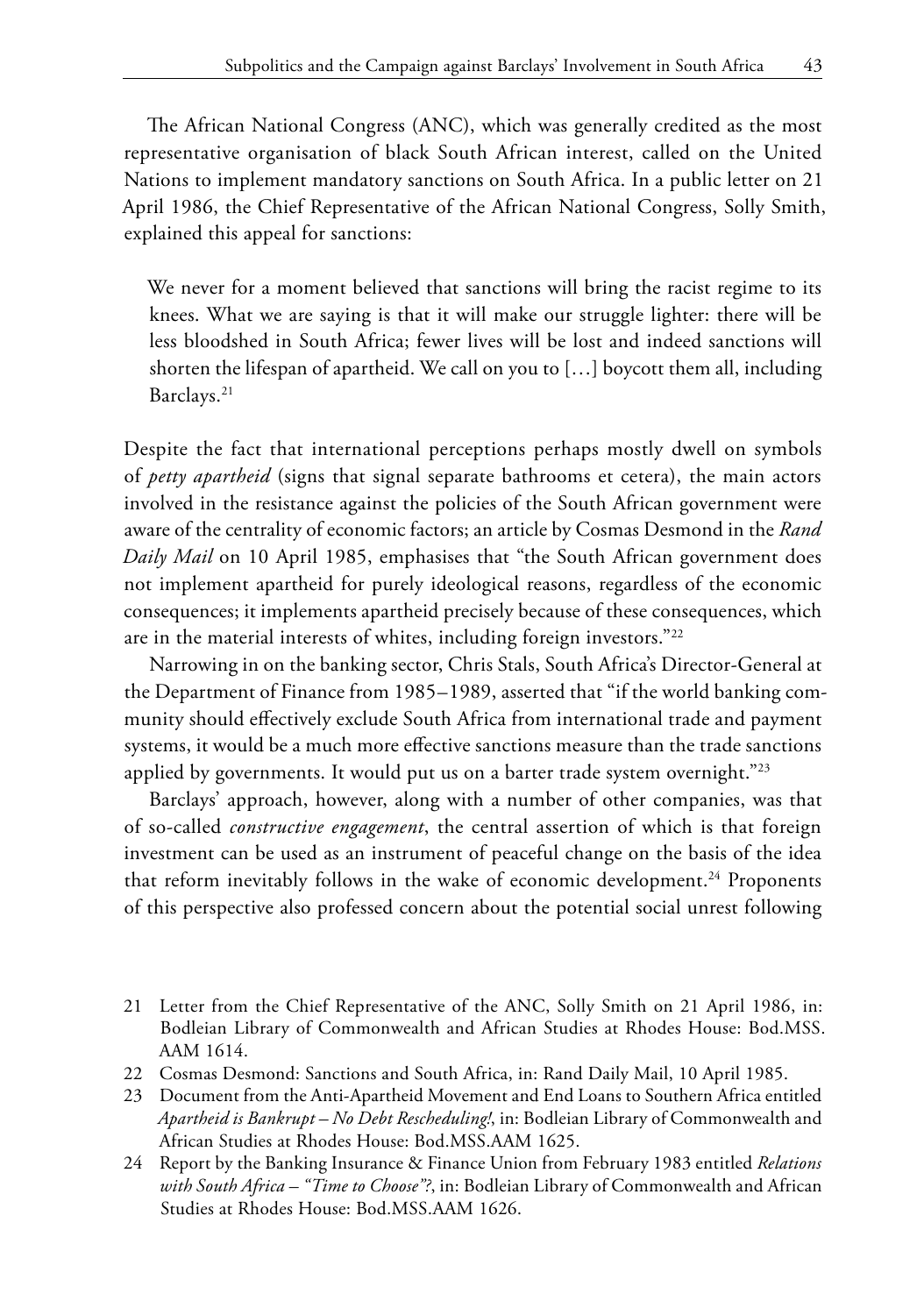mass disinvestment: one estimate, though admittedly somewhat radical, by Professor Arnt Spandau from the University of Witwatersrand, anticipated that one out of every four non-whites in paid employment would lose their job should the international business community choose to disinvest as a group.<sup>25</sup> Such projections sustained strong apprehensions towards the strategy of disinvestment while at the same time providing companies with arguments for continuing their operations in South Africa.

In response to the arguments behind constructive engagement, the 1970s and 1980s saw the publication of a number of reports that attempted to clarify the role of foreign businesses in South Africa. Among these was a comprehensive report by the Banking Insurance & Finance Union which stated that "if the major shifts post-war within South Africa's own economy have failed to bring about structural change, then it must be doubted that the enlightened employment policies of foreign firms will gradually do so."26

Little by little, then, the argument of *constructive engagement* was challenged and refuted to the extent that by the late 1980s most foreign businesses had abandoned this view. Foreign-owned businesses, however, did not choose to leave South Africa merely on the basis of a transformation in attitude; this development was also linked to the political climate which took a significant turn for the worse when Prime Minister P.W. Botha held his infamous "Rubicon" speech on 15 August 1985, by which time it became clear that the prospects for a peaceful transition to a more inclusive political system were bleak. At the same time, pressure from anti-apartheid activists in the form of boycott campaigns, for instance, put a sizeable economic strain on a number of companies: some of the companies that left South Africa explicitly pointed to the *hassle factor* as a major contributor to their decision to withdraw.27

Most importantly, though, and for the foreign-owned banks in particular, was the economic state of affairs in South Africa. In 1977, the country launched a *total strategy* which aimed to make South Africa less dependent on import in key sectors.<sup>28</sup> This effort required foreign investment, and from 1981 "South African borrowers, in both

- 25 Director of Information at the South African Embassy Chris van der Walt in letter to Lord Avebury on 19 February 1979, in: Bodleian Library of Commonwealth and African Studies at Rhodes House: Bod.MSS.AAM 1614.
- 26 Report by the Banking Insurance & Finance Union from February 1983 entitled *Relations with South Africa – "Time to Choose"?*, Bod.MSS.AAM 1626.
- 27 Speech by Richard Pond at the Joint Action Against Apartheid Meeting on 20 September 1986, at Lewisham Town Hall, in: Bodleian Library of Commonwealth and African Studies at Rhodes House: Bod.MSS.AAM 768.
- 28 Nerys John: The Campaign against British Bank Involvement in Apartheid South Africa, in: African Affairs 99:396 (2000), pp. 415–433, p. 417.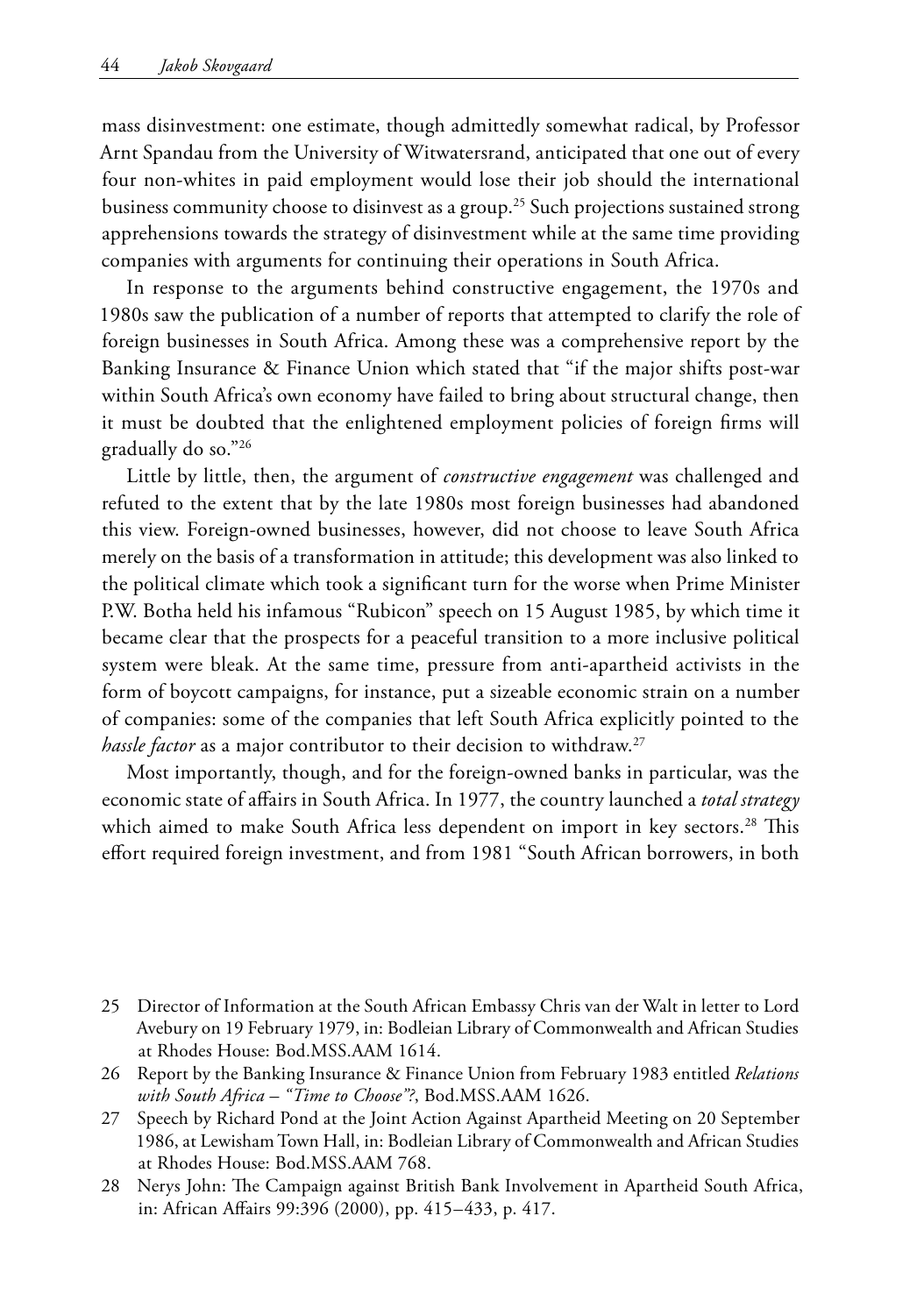the public and notably the private sector, went on what may best be described as an orgy of borrowing from private international banks directly and from the international capital market via bond issues."29

Keeping in mind that one of South Africa's principal export materials was gold, the following years saw a tremendous drop in the gold price from its high in 1980 (more than 800 dollars per ounce). Coupled with an over-price on oil due to sanctions of various kinds and the short-term nature of its outstanding loans, in 1985 South Africa's economy seemed to hit a critical point: 50 per cent of its debt was scheduled for payment within a year and a financial report from March, 1985, referred to South Africa's external finances as being in "absolute chaos".30

On 1 August 1985, the American Chase Manhattan Bank made public its decision to end the extension of credit to South Africa.31 The reasons for this decision are summarised by Vishnu Padayachee:

The factors used by international bankers in their assessment of a country's risk included political stability, national cohesiveness, adequacy and diversity of its resource base, the quality, effectiveness and efficiency of its economic and financial management and its external financial position. By August 1985 none of these factors were running in South Africa's favour.<sup>32</sup>

#### Barclays and South Africa

In 1919, the British banking group Barclays bought shares in the National Bank of South Africa which was part of a policy "to establish a commercial bank for the British Empire".33 More office branches were opened throughout South Africa as Barclays continued to expand in the following decades.

The international community did not engage in extensive condemnation until the late 1960s, when the bank was criticised for supplying credit for the construction of the Cabora Bassa dam in Mozambique. On request by the African National Congress, the Anti-Apartheid Movement helped form the Dambusters Mobilizing Committee

<sup>29</sup> Vishnu Padayachee: Private International Banks, the Debt Crisis and the Apartheid State: 1982–1985, in: African Affairs 87:348 (1988), pp. 361–376, p. 363.

<sup>30</sup> Ibid., p. 371.

<sup>31</sup> Ibid., p. 372.

<sup>32</sup> Ibid., p. 374.

<sup>33</sup> Document by Barclays entitled *Barclays in South Africa*, in: Barclays Group Archives in Manchester.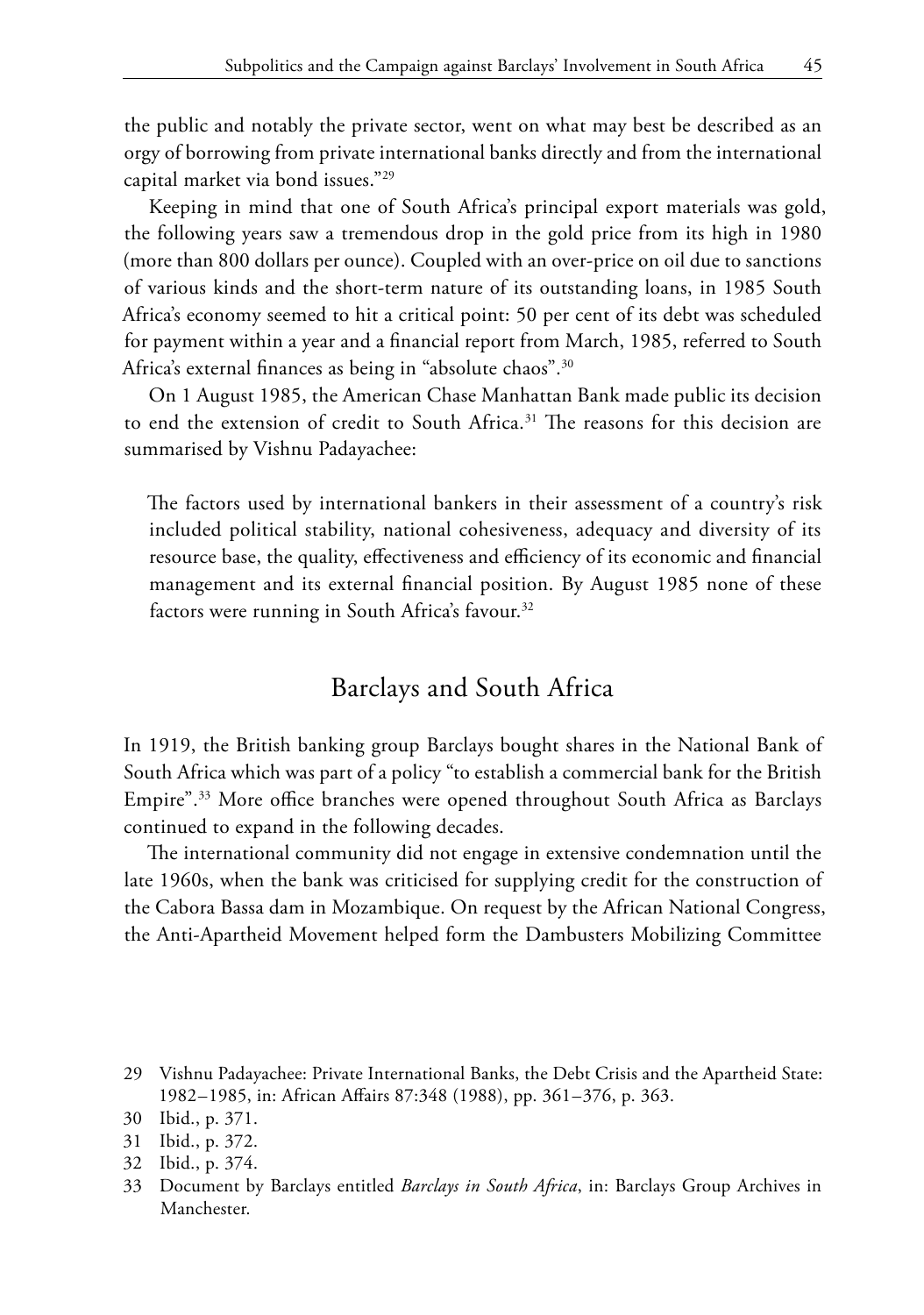that would serve to campaign against the British firms involved.<sup>34</sup> The general criticism of Barclays asserted that its presence in South Africa benefited only the white minority and that doing business with the South African government perpetuated the conditions for segregation between people of different skin colour.

Barclays maintained, however, that it had a firm anti-apartheid policy; a General Managers' letter to the local directors from 20 October 1972, states:

There should be no doubt about Barclays' attitude to apartheid. We have repeatedly declared our conviction that apartheid is economically and morally wrong. We have supported these declared principles with determined action. […] We respect the views of those who sincerely believe that Barclays and other companies should pull out. […] We believe with equal sincerity that this is a misguided view and not in the best interests of all the people of South Africa. 35

Barclays was not alone in this view: the Anti-Apartheid Movement contacted a wide range of companies and retailers such as Boots, Tesco's, Sainsbury's etc., and they replied, almost without exception, that they were not involved in political matters on principle or, alternatively, that non-white South Africans would lose their jobs if the companies were to pull out.

Nonetheless, Barclays did take socially responsible measures to alleviate some of the restrictions of the apartheid system. Also, the bank sought to communicate these policies outside of South Africa; in a letter from 15 July 1986, Barclays' manager Andrew McThomas listed the bank's most notable accomplishments in relation to the apartheid issue: Barclays National opened the first bank branch in the black township of Soweto, appointed the first black cashier in a bank in South Africa, introduced equal pay for equal work as the first bank in South Africa, appointed the first black bank manager, and it "is a multi-racial and equal opportunity employer and a leader in the support given to African business".<sup>36</sup>

The month following the drafting of this letter, Deputy Chairman John Quinton declared that "we shall persevere in pressing for change, in the knowledge that we have already achieved more positive results in this direction than any of our critics."<sup>37</sup>

- 34 Nerys John: The Campaign against British Bank Involvement in Apartheid South Africa, p. 418.
- 35 Document by Barclays entitled *Barclays in South Africa*, in: Barclays Group Archives in Manchester.
- 36 Letter from Barclays Manager Andrew McThomas on 15 July 1986, in: Bodleian Library of Commonwealth and African Studies at Rhodes House: Bod.MSS.AAM 1611.
- 37 Letter to President of the Charing Cross and Westminster Medical School Students' Union, Tom Coffey, by John Quinton of Barclays at 12 August 1986, in: Bodleian Library of Commonwealth and African Studies at Rhodes House: Bod.MSS.AAM 1611.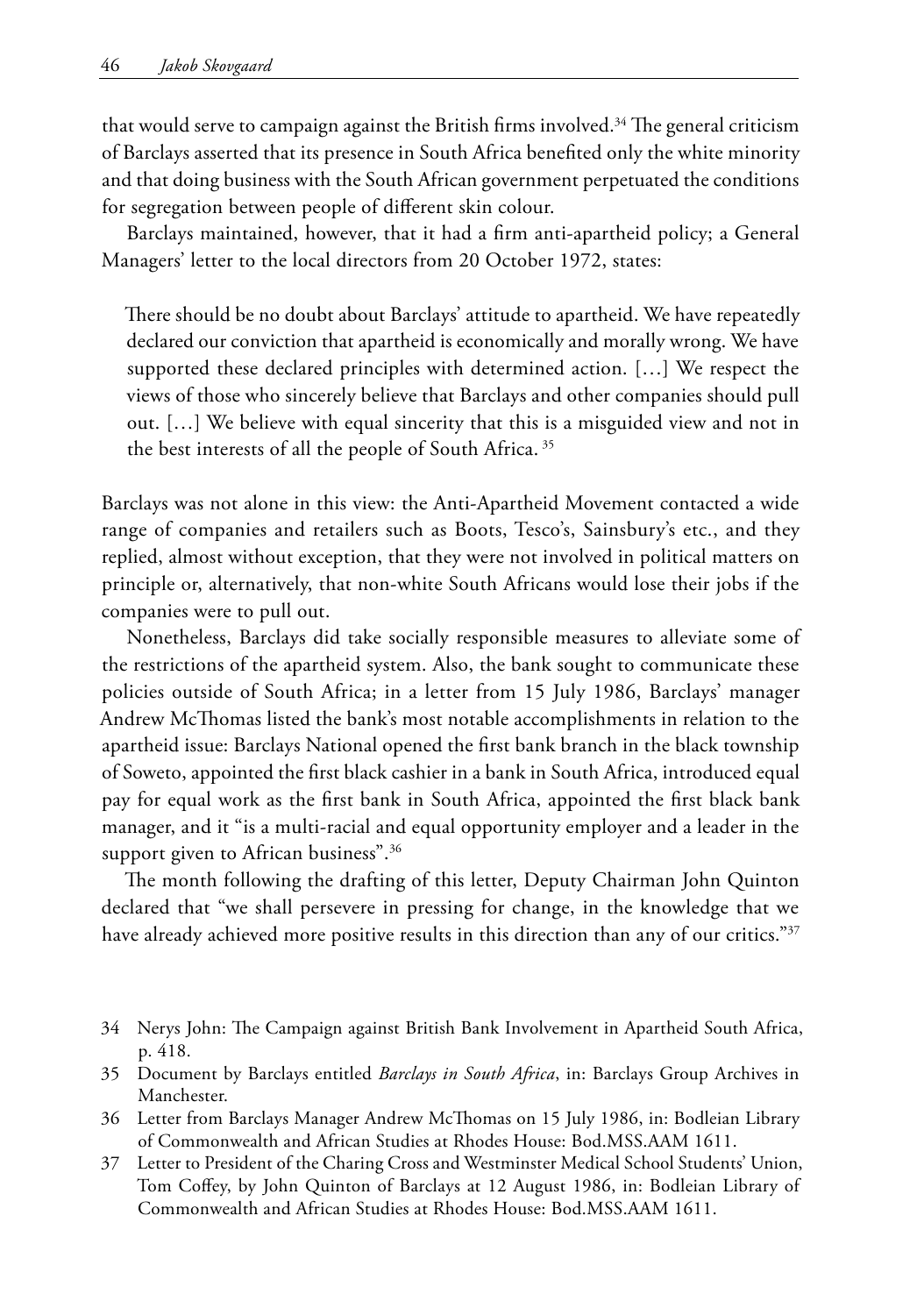Barclays' public rhetoric just a few months before its announcement to disinvest, then, did not hint at the imminent change in course. Despite a number of factors, including Chase Manhattan's disinvestment the year before, the political instability of South Africa, and the fact that Barclays sold a significant number of its shares in its South African subsidiary over the course of several years, few had anticipated the bank's announcement in November 1986 to disinvest entirely.

It must indeed have been difficult to predict Barclays' choice of action on the basis of the bank's last decade in South Africa under apartheid. In the late 1970s, Barclays remained highly critical towards the notion of disinvestment from South Africa. Then Chairman Anthony Tuke's address in the 1977 Annual Report stated:

We cannot believe that the under-privileged majority can possibly be helped by withdrawal of foreign investment; far from it – attitudes would harden, and there is not the slightest chance that our withdrawal or that of other investors would bring about some miraculous crumbling of the pillars of apartheid.<sup>38</sup>

Nevertheless, two years later it is observed in the 1979 annual report that "our interest in our South African subsidiary has been reduced to 60.03 per cent resulting from the sale of shares."39 The 1978–1984 reports mention neither the political situation in South Africa nor Barclays' social responsibility in this regard. In 1984, then Chairman Timothy Bevan notes that there has been a further reduction to 50.54 per cent and that 1984 was a particularly disappointing year with a decrease in profits from 118 million pounds in 1983 to 65 million pounds. Timothy Bevan blames this development on the "depressed state of the economy and the prolonged drought", though he remains positive as he states that the economy "now shows signs of lifting."40

Timothy Bevan then explains that the 1985 reduction in Barclays' stake in its South African subsidiary did not result in significant financial repercussions for the bank since it contributed less than three per cent of the bank's post-tax profits in 1985.41 This last point was most likely meant to calm Barclays' shareholders; however, the apparent economic insignificance of the South African subsidiary contributed even further to the critics' frustration with the bank's reluctance to assume what was believed to be its moral responsibility.

In the 1986 annual report, Timothy Bevan announced that the bank had sold the remaining 40 per cent holding in Barclays National. Four reasons were listed which can be summarised as follows: first, Barclays' international customer base was

<sup>38</sup> Barclays Annual Report 1977, in: Barclays Group Archives Manchester.

<sup>39</sup> Barclays Annual Report 1979, in: Barclays Group Archives Manchester.

<sup>40</sup> Barclays Annual Report 1984, in: Barclays Group Archives Manchester.

<sup>41</sup> Barclays Annual Report 1986, in: Barclays Group Archives Manchester.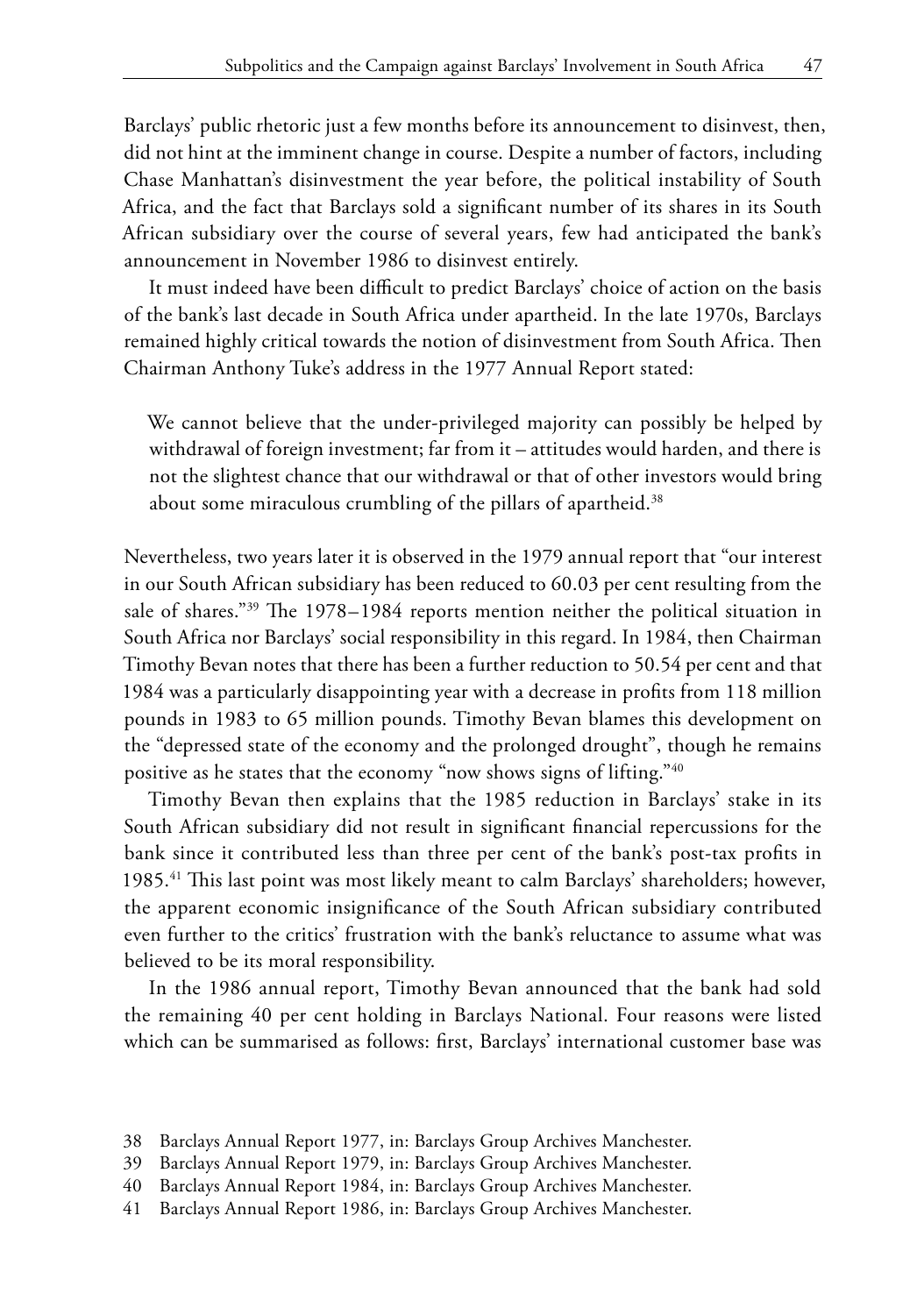beginning to be adversely affected by the bank's (by this time) minority holding in its South African subsidiary, which accounted for a mere 2.5 per cent of the total Barclays Group profits. Second, the bank would focus on expansion in North America, Europe, and the Pacific region (Barclays would also continue operations on rest of the African continent). Third, Barclays National would maintain the strategy of "constructive engagement". Fourth, the reaction to Barclays' disinvestment had been positive and "only the prejudiced will continue to carp."<sup>42</sup>

I would venture to conclude that by gradually reducing its shares in its South African subsidiary, Barclays prepared itself for future disinvestment or perhaps a potential crisis situation which would necessitate a full-scale disinvestment. The gradual reduction made it easier to pull out of the country entirely at a given time, and it would incite a less severe reaction from the bank's shareholders. It should also be emphasised at this point that Barclays' perceived primary responsibility was to its shareholders: this is important to bear in mind in that it may explain the bank's repeated public reassurances while at the same time gradually severing its ties with South Africa.

#### Anti-Apartheid Activism as Active Subpolitics

The history of Barclays' involvement in South Africa is particularly intertwined with the activities of the British Anti-Apartheid Movement (AAM). The movement was not a particularly homogenous group of individuals and it contained elements of student movements, churches, trade unions and solidarity organisations, as well as opposition from within South Africa such as political parties (mainly the African National Congress and the Pan Africanist Congress).43 The campaign against Barclays was mainly carried out through a collective effort from the Anti-Apartheid Movement, the Haslemere Group, End Loans to Southern Africa (ELTSA) and the National Union of Students (NUS); to some extent, anti-apartheid protest became part of British student culture from the early 1970s.<sup>44</sup>

I would characterise the Anti-Apartheid Movement as a "new social movement" (NSM) on the basis of Donatella della Porta and Manuela Caiani's definition: "[new social movements are] conceptualised as dense informal networks of collective actors involved in conflictual relations with clearly defined opponents, which share a distinct

- 42 Ibid.
- 43 Roger Fieldhouse: Anti-Apartheid: A History of the Movement in Britain, London 2005, p. 6.
- 44 Nerys John: The Campaign against British Bank Involvement in Apartheid South Africa, p. 420.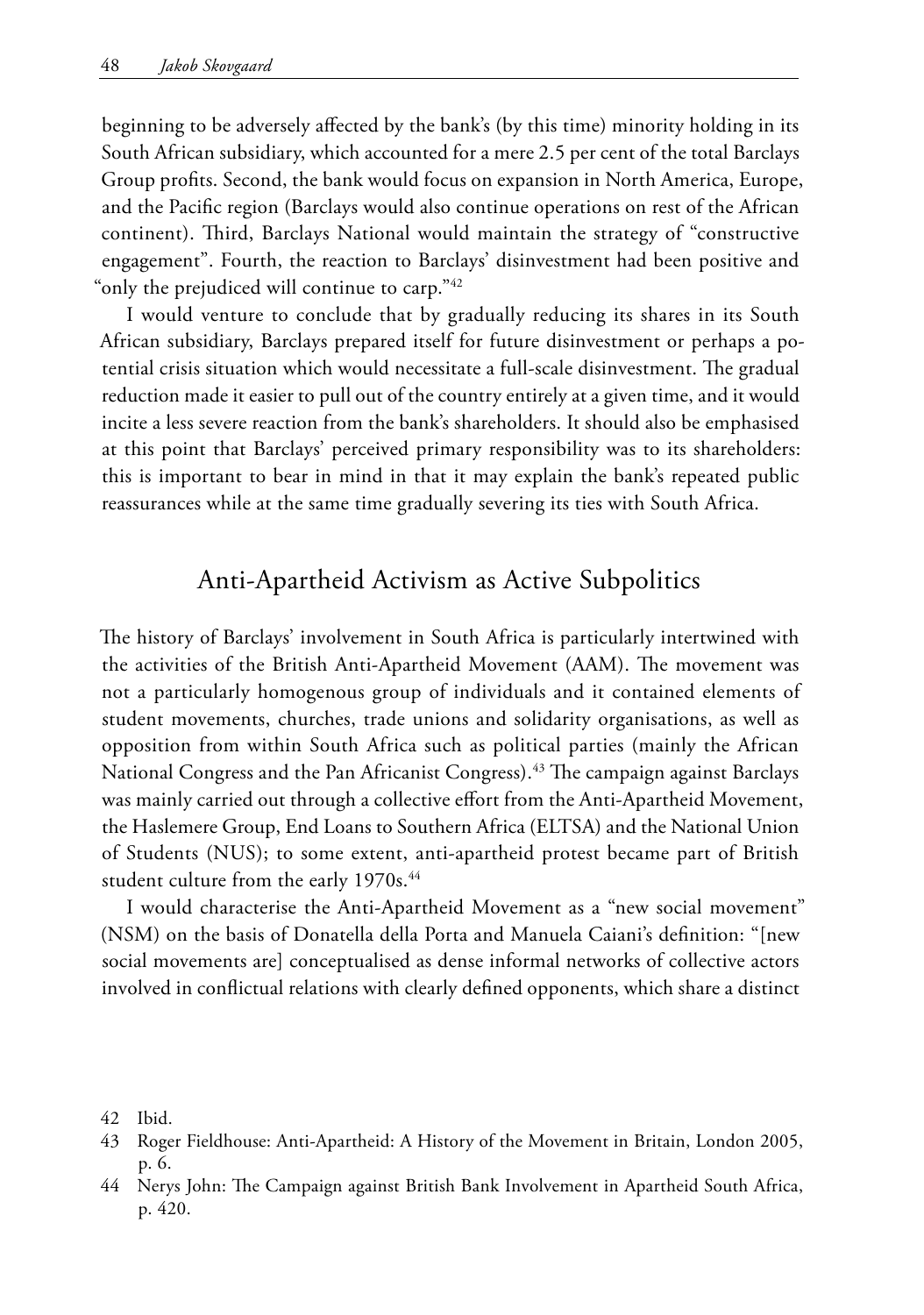collective identity, using mainly protests as their modus operandi."45 The main distinguishing factor between "old" and "new" social movements is the nature of their causes: whereas the "old" movements – which includes labour and church movements – largely seek to contest the distribution of wealth and existing social hierarchies, the "new" movements address issues relating to identity, quality of life and cultural politics such as feminism, environmentalism and human rights.<sup>46</sup> These issues are not restricted to national borders, which means that new social movements have increasingly relied upon transnational cooperation: indeed, the Anti-Apartheid Movement was very much a transnational movement, which of course does not mean that it did not also make appeals to a British public within a British national context.

Jürgen Habermas suggests that new social movements can "capitalise on their social power and convert it into political power only insofar as they can advertise their interests in a language that can mobilise convincing reasons and shared value orientations."47 In many respects, the Anti-Apartheid Movement was able to mobilise "convincing reasons and shared value orientations" since its moral approach to investment in South Africa and human rights-inspired rhetoric was appealing to the general public.<sup>48</sup> The movement made sure to communicate its arguments in a persuasive and easily comprehensible way, often in the form of leaflets etc., which allowed the reader to quickly form an opinion. As implied by Martin Linton in *The Guardian* on 25 November 1986, there was already a desire among parts of British society to contribute on a personal basis to the abolishment of the apartheid system; the Anti-Apartheid Movement, in turn, provided the outlet for this commitment to an active subpolitics: "People were wondering what they could do and one of the easiest ways was to change their bank account."49

Whereas some people may have been looking to the Anti-Apartheid Movement in order to channel their opinions into action, others may not have considered the possibility of engaging in political action outside of the political system until they were confronted with this phenomenon in the form of a picket outside a local Barclays, for instance. Regardless of whether it was due to more effective campaigning by the Anti-Apartheid Movement, an increased awareness of the unintended side-effects of industrial society etc., the movement gradually gathered momentum through the

- 45 Donatella della Porta/Manuela Caiani: Social Movements and Europeanization, Oxford/ New York 2009, p. 6.
- 46 Boris Holzer/Mads P. Sorensen: Politik i det refleksive moderne: fra livspolitik til subpolitik, p. 70.
- 47 Jürgen Habermas: Between Facts and Norms: Contributions to a Discourse Theory of Law and Democracy, Cambridge 1996, p. 364.
- 48 Saul Dubow: South Africa's Struggle for Human Rights, Athens 2012, pp. 78–79.
- 49 Martin Linton: The Issue That got the Bank on the Run: Background Report on Barclays' Disinvestment from South Africa, in: The Guardian, 25 November 1986.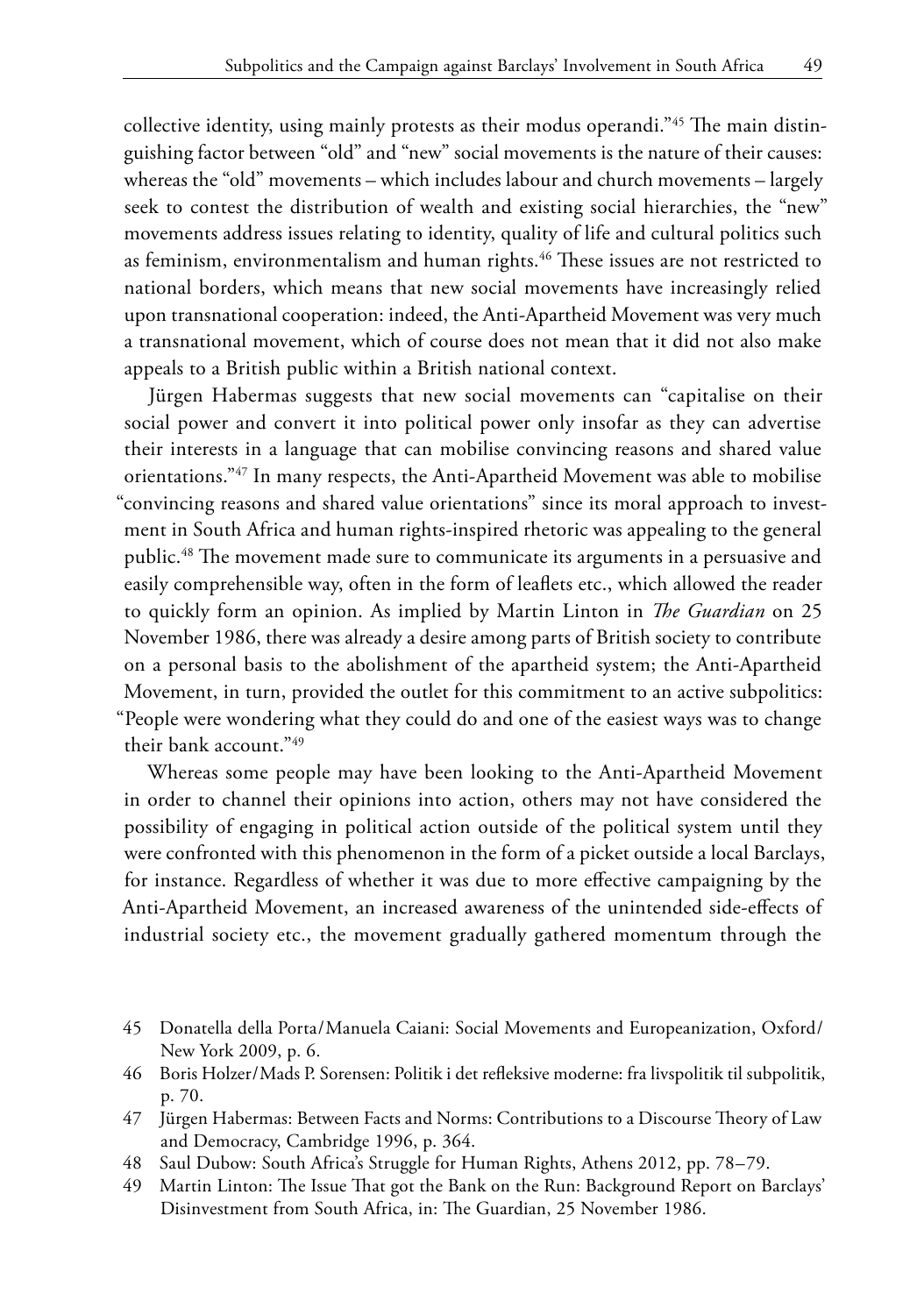course of its campaign. An early document by the Anti-Apartheid Movement reveals that one of the principal intentions with the boycott strategy was "the possibility of mobilising the public opinion":<sup>50</sup> by the mid-1980s, when Barclays announced its disinvestment, the popular pressure on the bank had indeed grown considerably since the beginning of the campaign.

One of the tools used by the Anti-Apartheid Movement to mobilise support came in the forms of leaflets, such as *Apartheid Terror: Guess Who Pays For It?*, which listed ten reasons for boycotting Barclays (here are some of them): Barclays was the biggest bank in South Africa, it had over 1,000 branches and controlled one-third of all banking, it made huge profits from apartheid, it invested in apartheid and financed the apartheid regime, it was named by the United Nations in 1981 as one of the 65 transnational corporations making a "substantial contribution to apartheid", and finally Barclays "qualitatively and quantitatively" surpassed other banks with apartheid links."51

Publications such as this were disturbing to Barclays due to the fact that they presented a highly one-sided perspective on the bank's ties with the South African government. The Anti-Apartheid Movement did indeed pursue its strategy of "naming and shaming" of Barclays; a briefing by the Movement on a national day of action against the bank in October, 1981, makes clear this strategy: "Barclays are extremely sensitive to publicity – try to get as much as you can."<sup>52</sup>

While the bank did indeed produce its own leaflets with counter-arguments, as a company it was not accustomed to the same methods and channels of communication as a new social movement. Also, Sir Frederic Seebohm, the Chairman of Barclays in South Africa, might not have understood the transformation that was taking place in the public perception of investment in South Africa when he referred to critics of the bank in 1972 as "revolutionary anarchists."53 It is tempting to view this remark as symptomatic of the early stages of corporate social responsibility when businesses were not yet accustomed to having to respond to criticism of a moral nature.

Fourteen years later, Barclays' rhetoric towards its critics was more moderate: a Barclays Manager's assistant states in a letter from July 1986, that "there are a few groups who distribute anti-Barclays literature supporting their disinvestment view-

- 50 Document by the AAM entitled *Why an Outspan Campaign?,* in: Bodleian Library of Commonwealth and African Studies at Rhodes House: Bod.MSS.AAM 1562.
- 51 AAM leaflet entitled *Apartheid Terror: Guess Who Pays For It?* from 19 October 1981, in: Bodleian Library of Commonwealth and African Studies at Rhodes House: Bod.MSS. AAM 1611.
- 52 Briefing by the AAM on a national day of action against Barclays on 15 October 1981, in: Bodleian Library of Commonwealth and African Studies at Rhodes House: Bod.MSS. AAM 457.
- 53 Ruth First/Jonathan Steele/Christabel Gurney: The South African Connection: Western Investment in Apartheid, Toronto 1972, p. 201.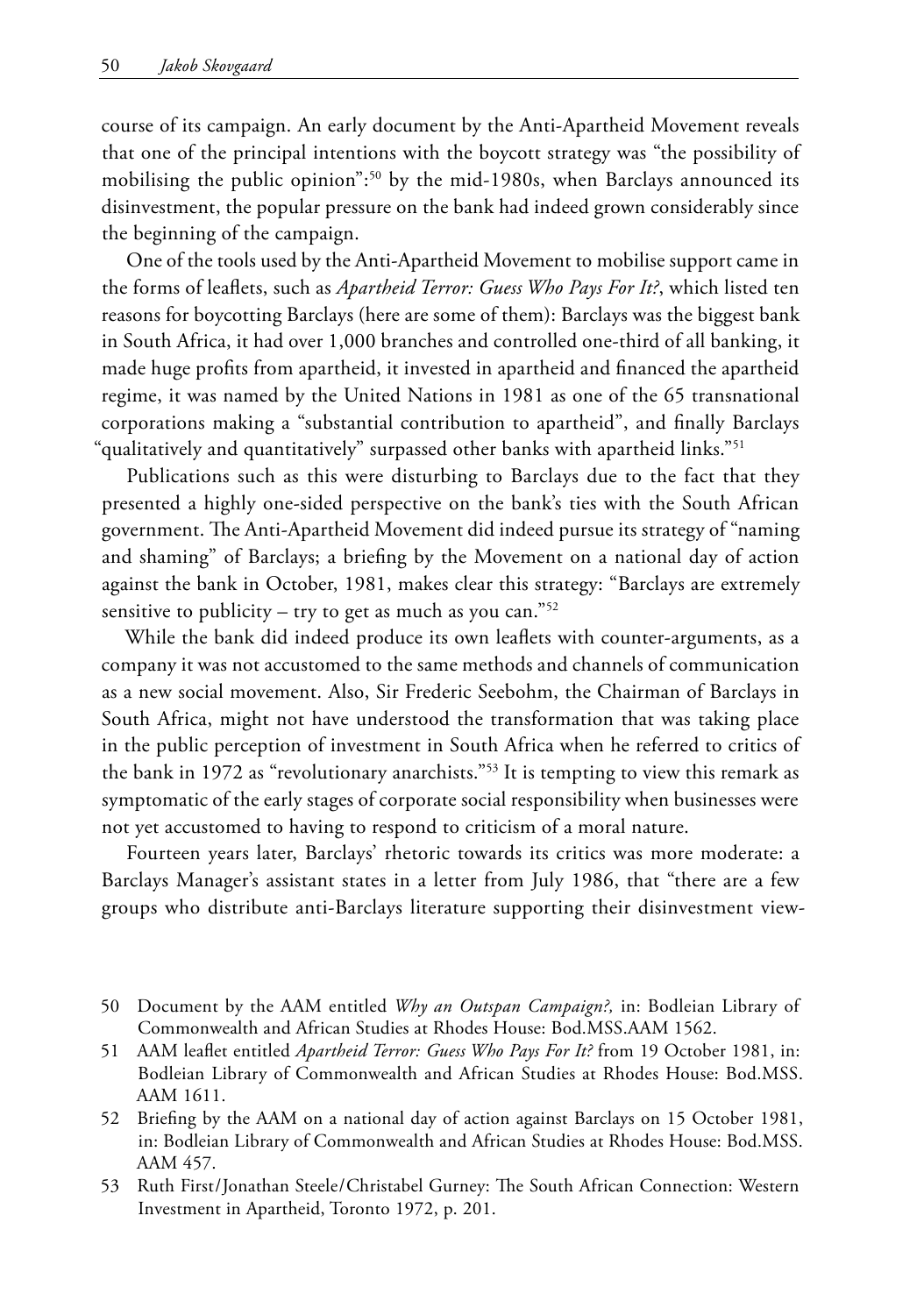point. The information they produce is slanted and often inaccurate, out of date and out of context."54 The response from the Anti-Apartheid Movement to these allegations stressed the political nature of the campaign, thereby distancing itself from Barclays' more apolitical, or indeed anti-political, rhetoric:

Barclays says we are partial – this is true. We are not interested in 'balancing' what supporters of the racist regime do and say equally with what the oppressed people and their liberation movement says. We do not believe in being 'impartial' where racism is concerned. However, we are accurate in what we say.<sup>55</sup>

Similar to Barclays, the Anti-Apartheid Movement also moderated its rhetoric over the years, signifying the increasing professionalisation of the movement; in 1971, a leaflet stated: "So, when you decide to put your money in Barclays, you are providing money for people who have decided that it is OK to make money by this system of slave labour."56 The movement would later employ, for most part, a more restrained use of language.

Still, the Anti-Apartheid Movement consistently emphasised the idea that participation in its activities could be seen as a personal political project. A briefing paper articulates the connection between anti-apartheid activism and what can be referred to as active subpolitics: "Don't buy South African goods. Vote for Sanctions with your shopping bag".<sup>57</sup> The use of the term "vote" hints at the political nature of the action, yet using the "shopping bag" as the applied instrument suggests that the form of politics implied takes place outside of the established political system. It thus makes sense to perceive anti-apartheid activism as active subpolitics, where the Anti-Apartheid Movement works to amplify the political statement contained within each individual boycott.

- 56 Leaflet by the Haslemere Group entitled *You and Your Money* from 1971, from the online AAM archive: http://www.aamarchives.org/file-view/category/27-barclays-and-shell.html (accessed 28 August 2015).
- 57 Briefing paper from 8 November 1960: Boycott Apartheid, in: Bodleian Library of Commonwealth and African Studies at Rhodes House: Bod.MSS.AAM 1584.

<sup>54</sup> Letter to A.N. Pink from Barclays Manager's Assistant J.W. Moon on 7 July 1986, in: Bodleian Library of Commonwealth and African Studies at Rhodes House: Bod.MSS. AAM 1611.

<sup>55</sup> Letter from the AAM to Eileen Ghosh in May 1982, in: Bodleian Library of Commonwealth and African Studies at Rhodes House: Bod.MSS.AAM 1611.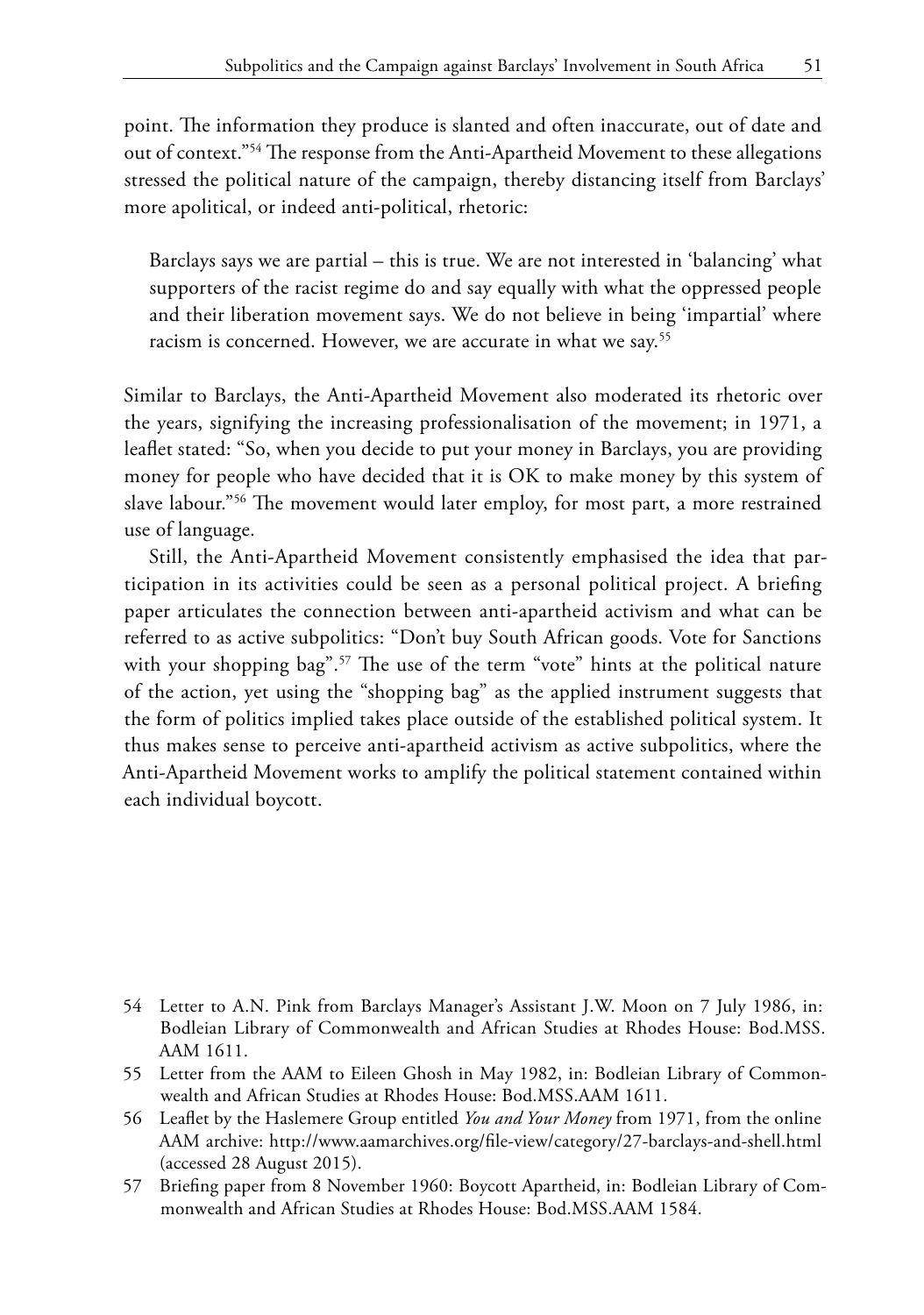# Anti-Apartheid Subpolitics as a Catalyst for Corporate Social Responsibility

Not just the campaign against Barclays but the entire consumer boycott campaign was designed to contribute, according to the Anti-Apartheid Movement itself, "to a more questioning attitude amongst the population."58 Linking this change in attitude with a development in the nature of the public debate, Jürgen Habermas suggests that "the agents now crucial for generating a public sphere of debate are not those asking about *what we should get* but those asking about *who we are*, *how we live*, and *who is accountable*."59 In other words, questions of ethics appear to be a more integrated part of public discourses. The idea of accountability has also become a central term in the corporate social responsibility literature; Nerys John elaborates on this notion when she remarks that the Anti-Apartheid Movement's campaign against Barclays "was in many ways unprecedented, bringing to the fore issues of corporate ethics, investor responsibility and public accountability which had never before been faced in so acute a form."60

Indeed, notions of public accountability and greater transparency, high on the agenda in many current discussions on corporate social responsibility, can be related to the idea of reflexive modernity that unintended side-effects exist in abundance. Similar to the use of active subpolitics, increased corporate accountability and transparency can help disclose some of these side-effects.

When the Anti-Apartheid Movement initiated its campaign against Barclays in the late 1960s, though, Boris Holzer and Mads P. Sørensen's concept of "passive subpolitics", in other words the link between the economic activities of multinational corporations and the political impact of these activities, had not been articulated in such a way as to have become commonplace. Despite the fact that the social responsibility of businesses was beginning to be addressed in academic publications, Barclays found itself in an awkward spot since there were few preceding cases that could help the bank deal with morally grounded criticism. To put it into context, the campaign against Barclays was initiated just a couple of years before the publication of an article in the *New York Times Magazine* by the influential economist Milton Friedman in which he concludes

<sup>58</sup> Consumer Boycott Campaign: Campaign Briefing, in: University of the Western Cape Robben Island Museum Mayibuye Archive: MCH02–141.

<sup>59</sup> Nick Crossley/John Michael Roberts (eds.): After Habermas: New Perspectives on the Public Sphere, Oxford 2004, p. 115.

<sup>60</sup> Nerys John: The Campaign against British Bank Involvement in Apartheid South Africa, p. 416.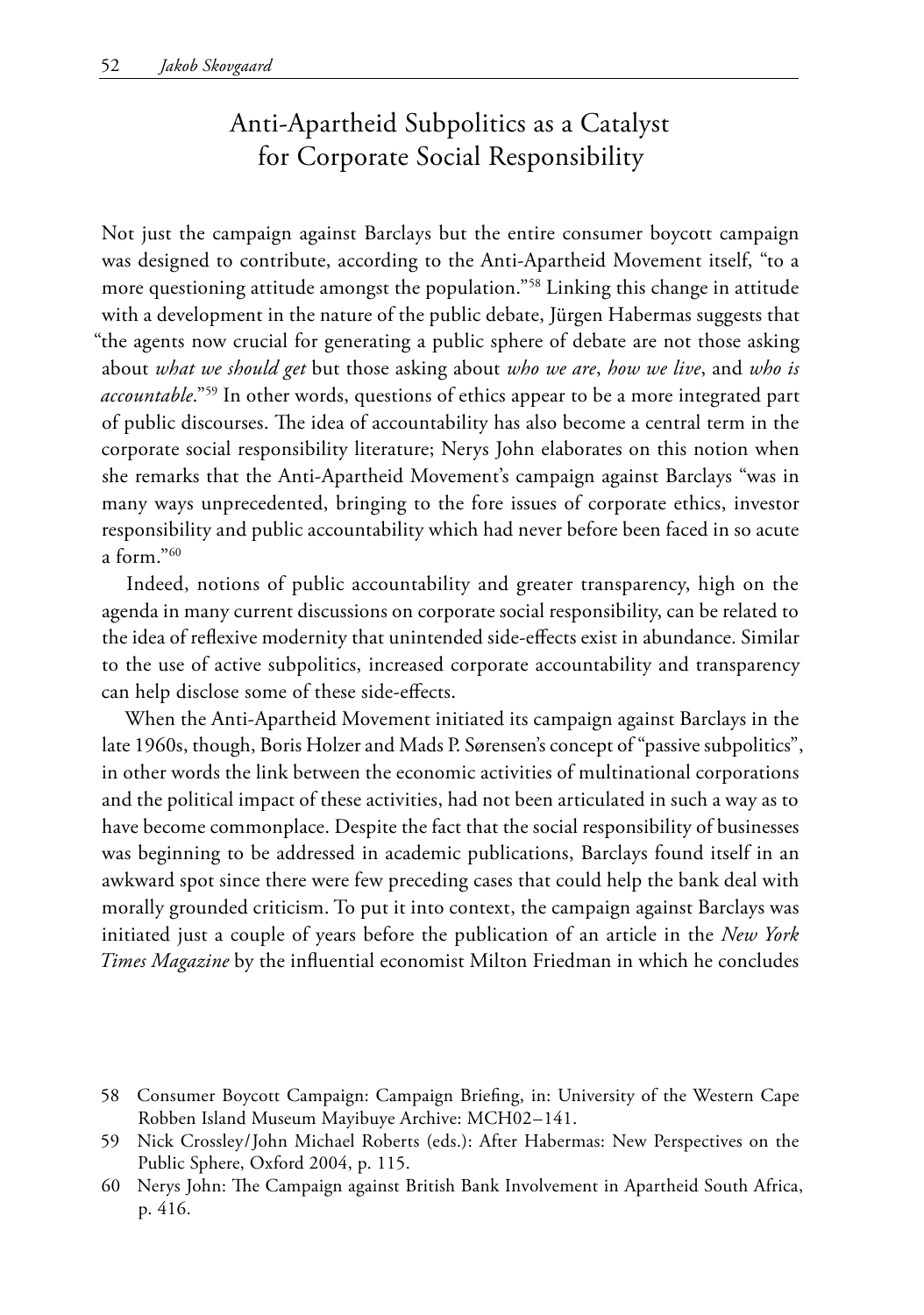that the social responsibility of companies is to increase their profits.<sup>61</sup> Similarly, in 1971, Lord Nelson, Chairman of the General Electric Company (also known as GE), asked the question: "if you start moralizing about whom you'll trade with and whom you won't, where do you stop?"62

Already during the early years of the campaign against British banks with South African ties, however, it is possible to detect signs that the active subpolitics of the Anti-Apartheid Movement was beginning to have an impact on the multinational corporations to commit to changes in policy: from 1967 to 1985, for instance, Barclays' share of new student accounts fell from 48 per cent to 17 per cent.<sup>63</sup> In 1973, it was estimated that the campaign against Barclays had cost the bank 10 million pounds in lost deposits. Famously, activists bought single shares in the bank in order to participate in Barclays' Annual General Meeting, which in 1971 was prolonged to over four hours. According to Nerys John, the Annual General Meetings turned into "a debating society on South Africa" and they were "dominated by demands for the bank's withdrawal."64

Largely due to the fact that these Annual General Meetings became notorious, "British corporate history" was made in March 1976 in the form of a shareholder resolution presented at the Midland Bank Annual General Meeting. This resolution appealed to the directors of the bank to make no new loans to South Africa and to refrain from renewing or extending existing loans. As Nerys John notes, this was "the first shareholder resolution on a moral/social responsibility issue to have been formally proposed and discussed at the Annual General Meeting of a British company."65

An article in *Financial Mail*, Johannesburg 15 April 1976, comments on the politicisation of Annual General Meetings and points to the development in this area: "This type of thing is no new experience for British companies with SA links. But whereas it was once […] representative of no more than a tiny minority of shareholders, the opposition nowadays is more substantial as well as being more vocal."66 In other words, the support for pressure on the banks was growing; also, the Anti-Apartheid Movement urged Barclays to acknowledge the passive subpolitics of its business decisions, such as when President of the Anti-Apartheid Movement, Bishop Trevor

- 61 Milton Friedman: The Social Responsibility of Business is to Increase its Profits, in: The New York Times Magazine, 13 September 1970.
- 62 Ruth First/Jonathan Steele/Christabel Gurney: The South African Connection: Western Investment in Apartheid, p. 147.
- 63 The Anti-Apartheid Movement: The South African Disconnection: An Examination of British Company Withdrawals from South Africa 1986–1988, London 1988, available online at: http://aamarchives.org/browse-the-archive/pamphlets/file/3411–80s47(accessed 28 August 2015).
- 64 Nerys John: The Campaign against British Bank Involvement in Apartheid South Africa, p. 419.
- 65 Ibid., p. 420.
- 66 Ibid., p. 421.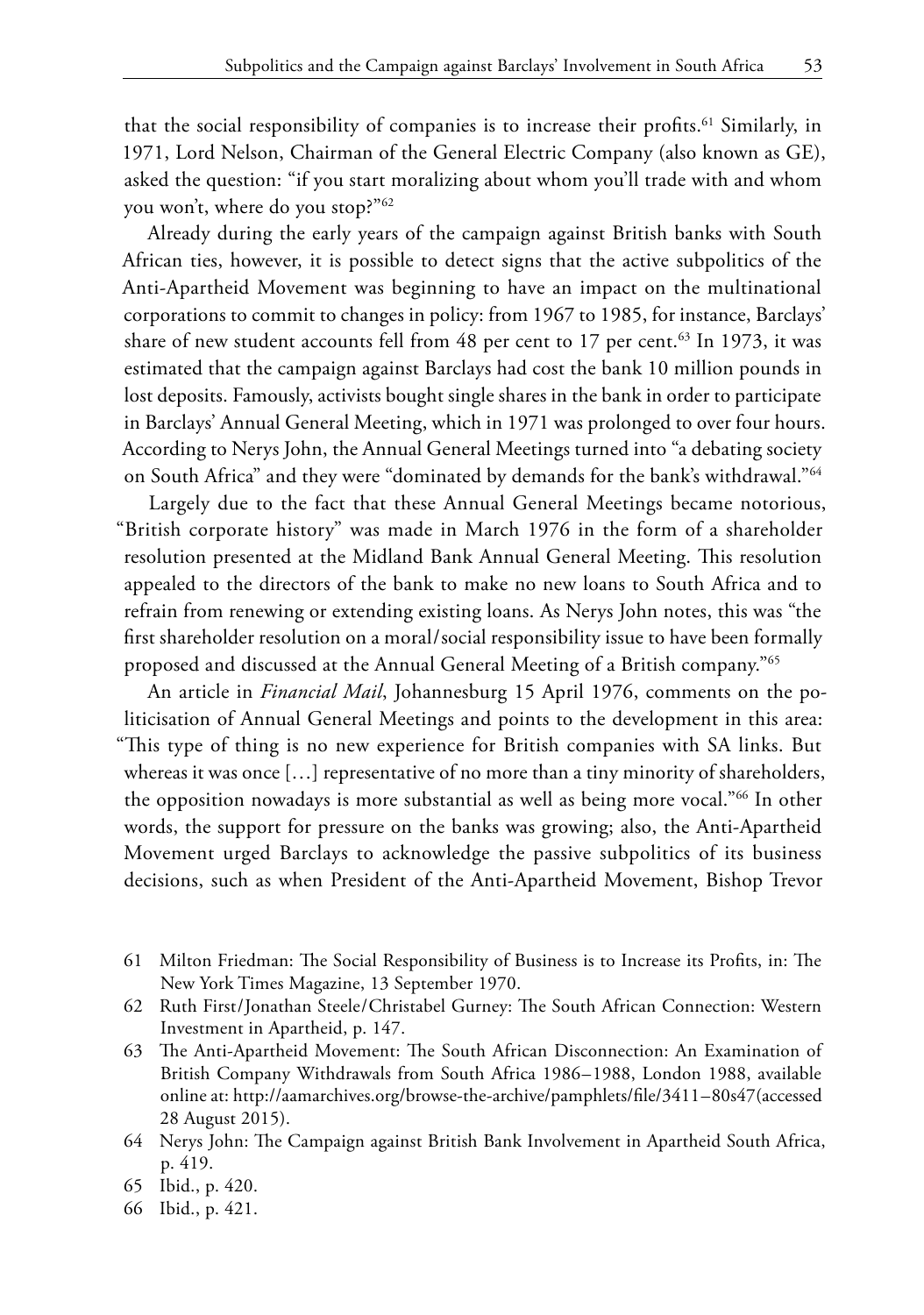Huddleston, argued that an agreement on the re-scheduling of South Africa's foreign debt would be interpreted by the apartheid government as a validation of its policies. Trevor Huddleston pointed out that "whether you recognise it or not, any decision your Bank reaches concerning the re-scheduling of South Africa's debt will be primarily a political decision, with widespread ramifications for the future of the entire Southern African region."67

On the day of Barclays' announcement to disinvest, a leading article in *Financial Times* addressed the increasing importance for companies to recognise the connection between their activities and a social responsibility:

Ordinary people […] want to make their opposition felt, and have proved again that they can bring effective pressure to bear on commercial organisations, even if they cannot move foreign governments. Moral pressure of this kind […] is an increasingly important fact of business life.<sup>68</sup>

I want to emphasise again that Barclays' decision was not based on pressure from anti-apartheid activists alone; nonetheless, it is interesting to see how the bank's response to its critics developed during the course of the campaign. The bank's initial strategy was to try to de-politicise its involvement in South Africa: Chairman John Thomson stated in 1971 that Barclays' presence in South Africa "can no more be construed as political support for the government than our presence in Britain can be interpreted as political support for the government of the day here."69 Later, Barclays mainly stressed its adherence to the policy of constructive engagement: shortly prior to the announcement to disinvest, Chairman Sir Timothy Bevan asserted that "as a result of its stance, Barclays is known in South Africa as the anti-apartheid bank."70

A report by Christian Concern for Southern Africa from 1978 finds that the bank initially responded to its critics by questioning their motives. This changed and from 1974 it began to publicly recognise "the legitimacy of their protests even though it has not agreed with their prescriptions. By the public condemnation of apartheid the bank has sought to differentiate between the operation of the overall system and its

- 67 Letter from President of the AAM Bishop Trevor Huddleston to British banks on 22 October 1985, in: Bodleian Library of Commonwealth and African Studies at Rhodes House: Bod.MSS.AAM 1609.
- 68 Financial Times: Moral Pressure in the Market, Editorial, 25 November 1986.
- 69 Statement by Chairman John Thomson at the Annual General Meeting of Stockholders on 1 April 1970, in: Bodleian Library of Commonwealth and African Studies at Rhodes House: Bod.MSS.AAM 1611.
- 70 Financial Staff: Barclays could lend to black S. Africans/Annual General Meeting, in: The Guardian, 24 April 1986.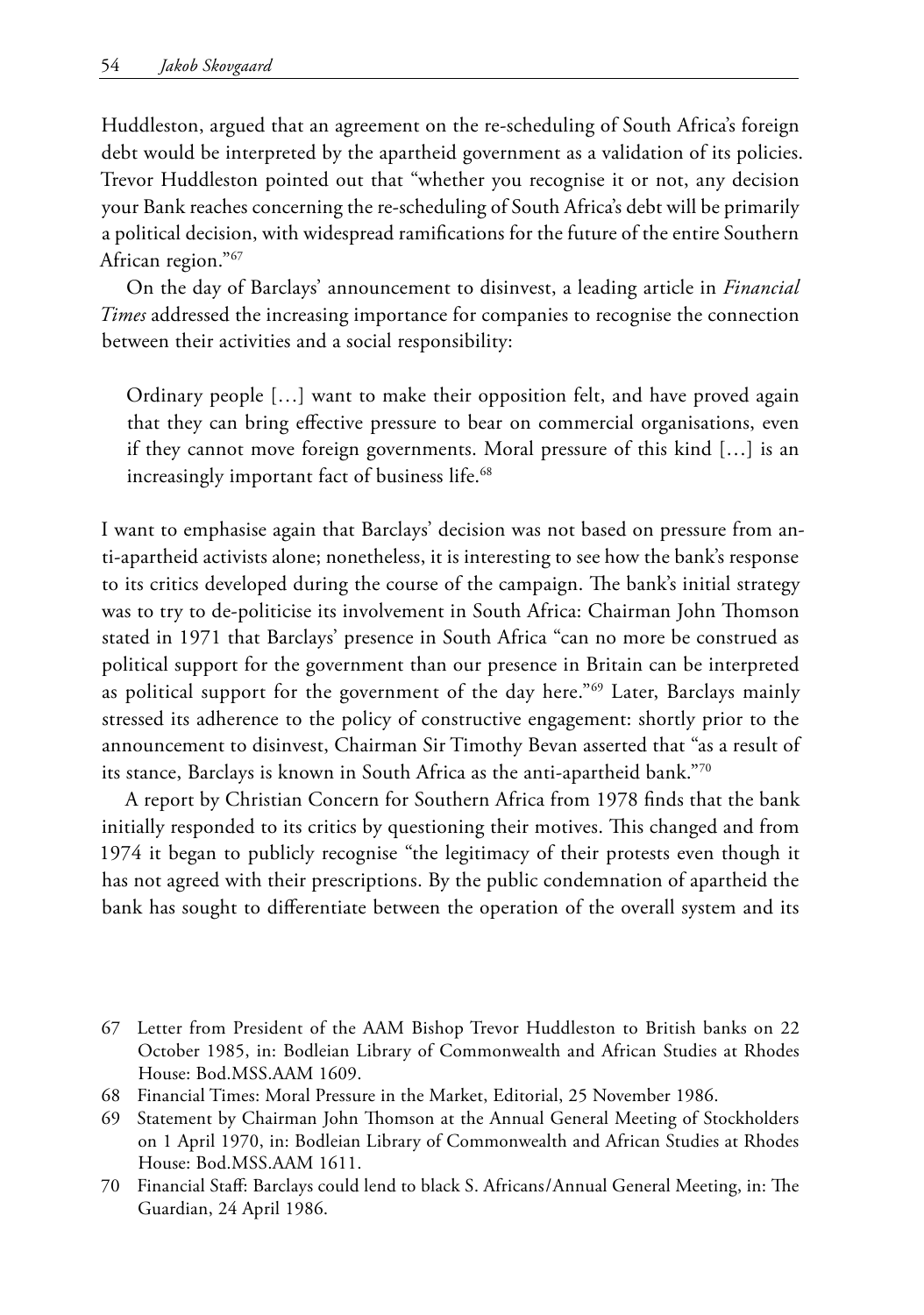own particular involvement in it."71 This differentiation is precisely what the concept of passive subpolitics refutes; it does not assess the degree of involvement, merely the idea that there is a correlation.

After the bank's announcement to disinvest, Sir Timothy Bevan maintained that "however abhorrent a regime may be, it is not the role of this bank to make political demands to a sovereign state."72 Nevertheless, Sir Timothy Bevan recognised the implications of Barclays' disinvestment: "I would suggest that we sent a strong political message to the South African Government when we disinvested last year."73 As mentioned earlier, especially from the mid-1980s foreign-owned banks did indeed have significant political leverage by way of the short-term loans that had been issued to the South African government.<sup>74</sup> Under these circumstances, it was difficult for a company such as Barclays to dismiss entirely the idea behind passive subpolitics.

Interestingly, Sir Timothy Bevan formulated a relation between the bank's responsibilities and the public perception of these responsibilities: in response to the allegation that Barclays was more concerned with profit than with its social responsibility, Sir Timothy Bevan explained that "the attitude of the world is changing towards South Africa. That shows a great sea-change. We are reflecting that sea-change. A bank is bound to be a mirror of the community it serves."75 The perception of the bank as a mirror of the society surrounding it is, arguably, strongly connected to the concepts of corporate social responsibility and *passive subpolitics*: the conviction that Barclays has a social responsibility is to a certain extent based upon the recognition that the bank's activities have political consequences and thus that the bank's economic decisions cannot be seen as isolated actions but rather as intertwined with other spheres of society.

I would suggest that, at least in the public eye, the campaign against Barclays contributed to the expectation that companies would assume some degree of social responsibility. If indeed the bank chose to "reflect that sea-change", anti-apartheid subpolitics and the 18-year campaign against Barclays may have played a considerable role in the development of corporate social responsibility policies.

- 71 Report by Christian Concern for Southern Africa entitled *British Banks and South Africa* from 1978, in: Bodleian Library of Commonwealth and African Studies at Rhodes House: Bod.MSS.AAM 1626.
- 72 Letter from Timothy Bevan to the British Council of Churches on 30 April 1987, in: Bodleian Library of Commonwealth and African Studies at Rhodes House: Bod.MSS. AAM 1610.
- 73 Ibid.
- 74 Neta C. Crawford/Audie Klotz (eds.): How Sanctions Work: Lessons from South Africa, p. 159.
- 75 News piece by Deputy City Editor of the *Daily Telegraph,* Richard Northedge, on 25 November 1986 called *Bank Chairman Denies 'Cowardice' Charge*, in: Bodleian Library of Commonwealth and African Studies at Rhodes House: Bod.MSS.AAM 1616.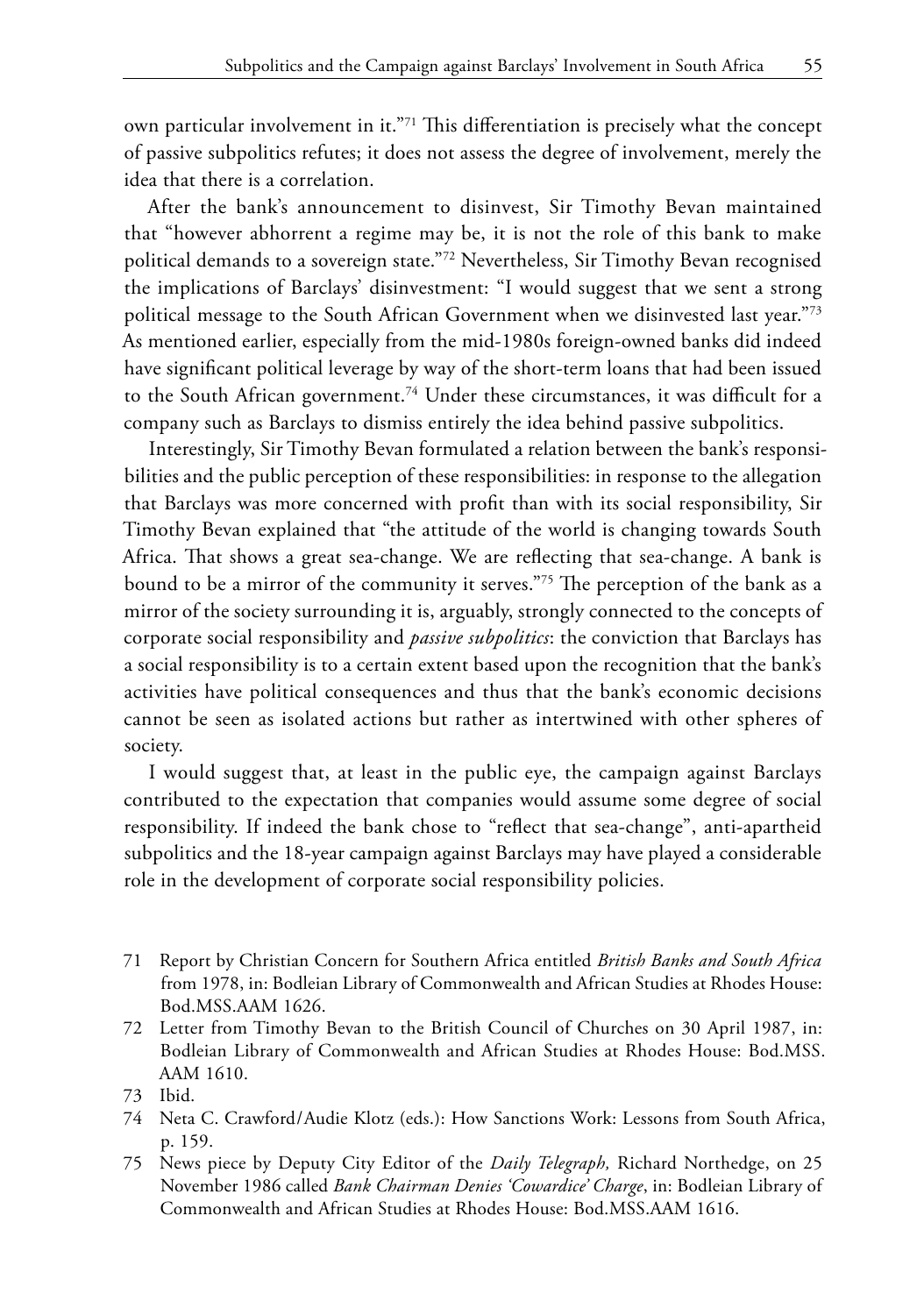## Conclusion

I have suggested that the Anti-Apartheid Movement's campaign against Barclays brought to public attention the link between foreign investment and domestic political developments within South Africa. One of the central conclusions of this paper is thus that the use of active subpolitics by anti-apartheid activists furthered an understanding of the mostly unintentional passive subpolitics effected through, for instance, Barclays' decision to lend money to the South African government.

Concerning Barclays' decision to disinvest from South Africa, however, the bank's decision was not based on a strategy of social responsibility. As mentioned earlier, important factors include the political, social and economic instability in South Africa, the disinvestment of other foreign-owned corporations (significantly Chase Manhattan Bank), and the climate of public protest; these factors are all, it can be argued, interrelated. Perhaps, as suggested by Craig Smith, the early approaches to corporate social responsibility cannot be defined in the abstract but only within the context of conflict resolution: this way, Barclays' decision to leave South Africa can be seen as "the end-result of an accommodation of different interests within society over a social issue."76

The case of Barclays' involvement in South Africa indicates that corporate social responsibility has developed immensely since the mid-1980s. At the time, there were minor steps in the form of the Sullivan Principles and the European Economic Community (EEC) Code of Conduct. Today, the Organisation for Economic Co-operation and Development (OECD), the United Nations (UN), the European Union (EU) and most national governments have corporate social responsibility policies, either as guidelines or implemented through legal measures. With the introduction of the United Nations Guiding Principles on Business and Human Rights in 2011,<sup>77</sup> it has become much easier for companies to incorporate a concern for human rights into their policies.

In addition, practically all multinational corporations have some kind of corporate social responsibility policy; Barclays', for instance, states that "as a global business, we have a clear responsibility to support governments and civil society groups in respect-

<sup>76</sup> Paper by Dr. N. Craig Smith from 1987 entitled *A Strategy for Corporate Social Responsibility: The Case of the Withdrawal from South Africa of Barclays Bank*, in: Bodleian Library of Commonwealth and African Studies at Rhodes House: Bod.MSS.AAM 1617.

<sup>77</sup> The official website of the United Nations Guiding Principles: http://business-humanrights. org/en/un-guiding-principles (accessed 28 August 2015)